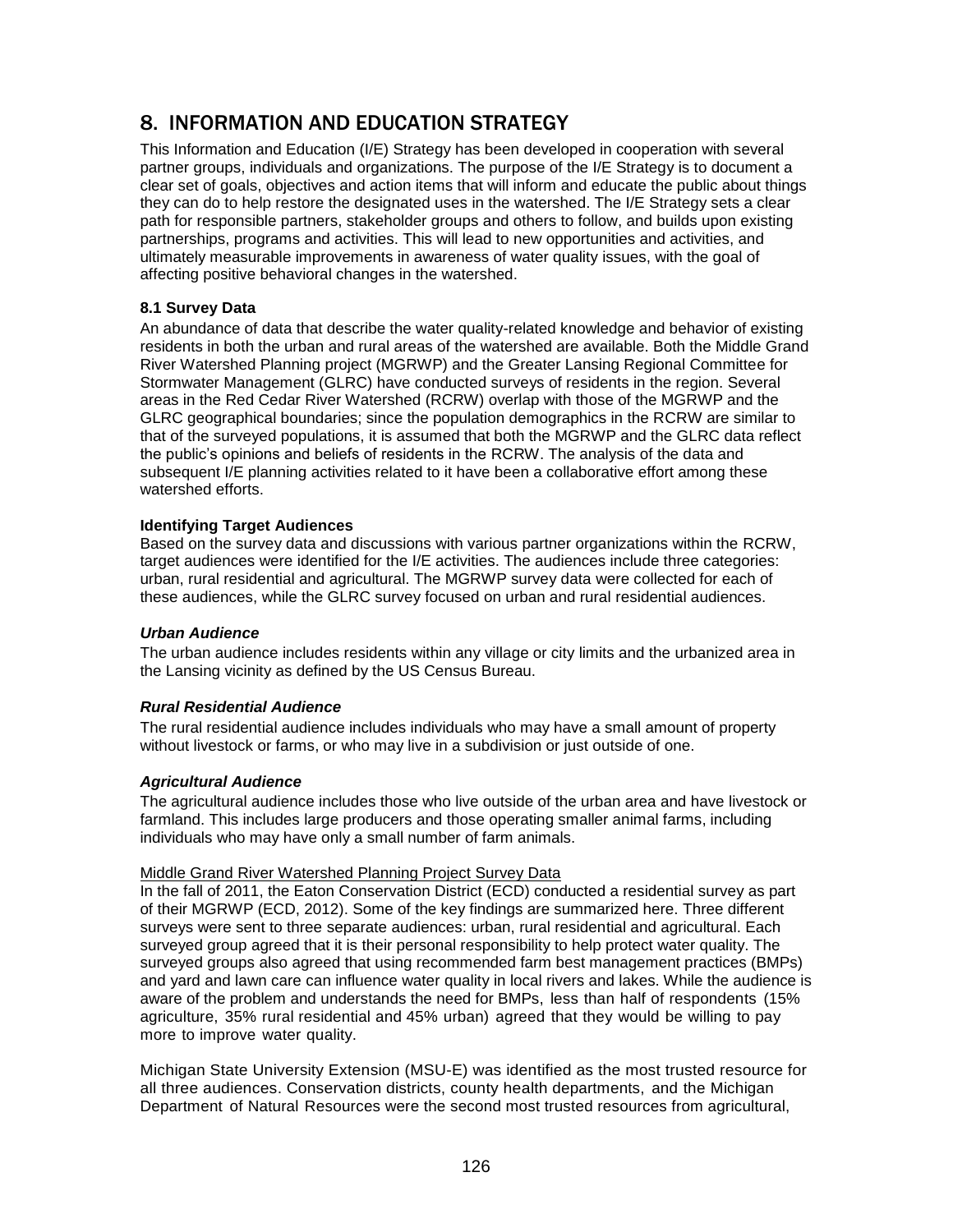rural residential and urban residents, respectively. The survey results indicate that effort is needed to educate stakeholders about the types of water pollution and the specific sources of pollutants. Since there is a high level of agreement about personal responsibility for water resources, behavioral change is more likely to be realized if the importance of specific BMPs is clearly explained to each target audience.

Greater Lansing Regional Committee for Stormwater Management Survey Data The GLRC completed a statistically valid public education survey in 2006 to develop a baseline representation of knowledge and behavior related to water quality protection and pollution prevention in the urbanized area of the Grand, Red Cedar and Looking Glass River Watersheds (ETC Institute, 2006). Based on these results and the federal stormwater permit requirements, with very limited funding, the GLRC developed a public education campaign. The effectiveness of the campaign was measured with a follow up survey in 2012. The 2012 follow up survey used the same survey instrument and methodology as the 2006 effort, and the data were tabulated across the watersheds to assess changes in knowledge, willingness to change and behavior patterns of citizens in different portions of the watersheds.

GLRC survey results indicate that more than one-third (38% or about 130,000) of area residents had taken some type of action to protect water resources in the past five years and 11% indicated that they "didn't know" if their household had done anything that would have helped protect water resources. The percentage of residents who indicated their household had taken some type of action to protect water resources increased by 11% from 2006 to 2012, which equates to an increase in the number of people taking action by approximately 38,000 residents.

The survey asked how willing residents are to take certain actions to reduce water pollution. Residents were most willing to dispose of hazardous waste at a community collection day (92%), sweep excess fertilizer/grass clippings into their lawn (90%), change their car washing practices (86%), and use low phosphorus or slow release fertilizer (85%). Residents were least willing to have their soil tested (50%).

The survey also queried residents about their knowledge concerning the connection of stormwater runoff and water resources. Forty-nine percent (approximately 168,000 residents) thought stormwater went directly to lakes/streams without treatment; 17% thought it went to a treatment plant, 12% thought it went to lakes/streams with treatment and 22% indicated that they "did not know." The percentage of residents who thought that stormwater went to lakes/streams without treatment decreased 7% from 56% in 2006 to 49% in 2012. The GLRC notes that the survey results indicate more public education about stormwater runoff and its impacts on local rivers and lakes is needed.

## **8.2 Goals and Objectives of I/E Strategy**

Goals and objectives are described here are on an overarching level and are directly correlated from the survey data described above. The actions identified in Table 8.1 are specific to each target audience.

General Goals:

- Increase awareness of impairments, caused by pollutants, including *E. coli*, sediment, nutrients and dissolved oxygen levels
- Encourage implementation of BMPs
- Work collaboratively with other watershed groups, agencies and organizations on I/E efforts

General Objectives:

- Use survey results to guide and adapt strategy
- Through stakeholder involvement, establish a point of contact/organizational structure for implementation activities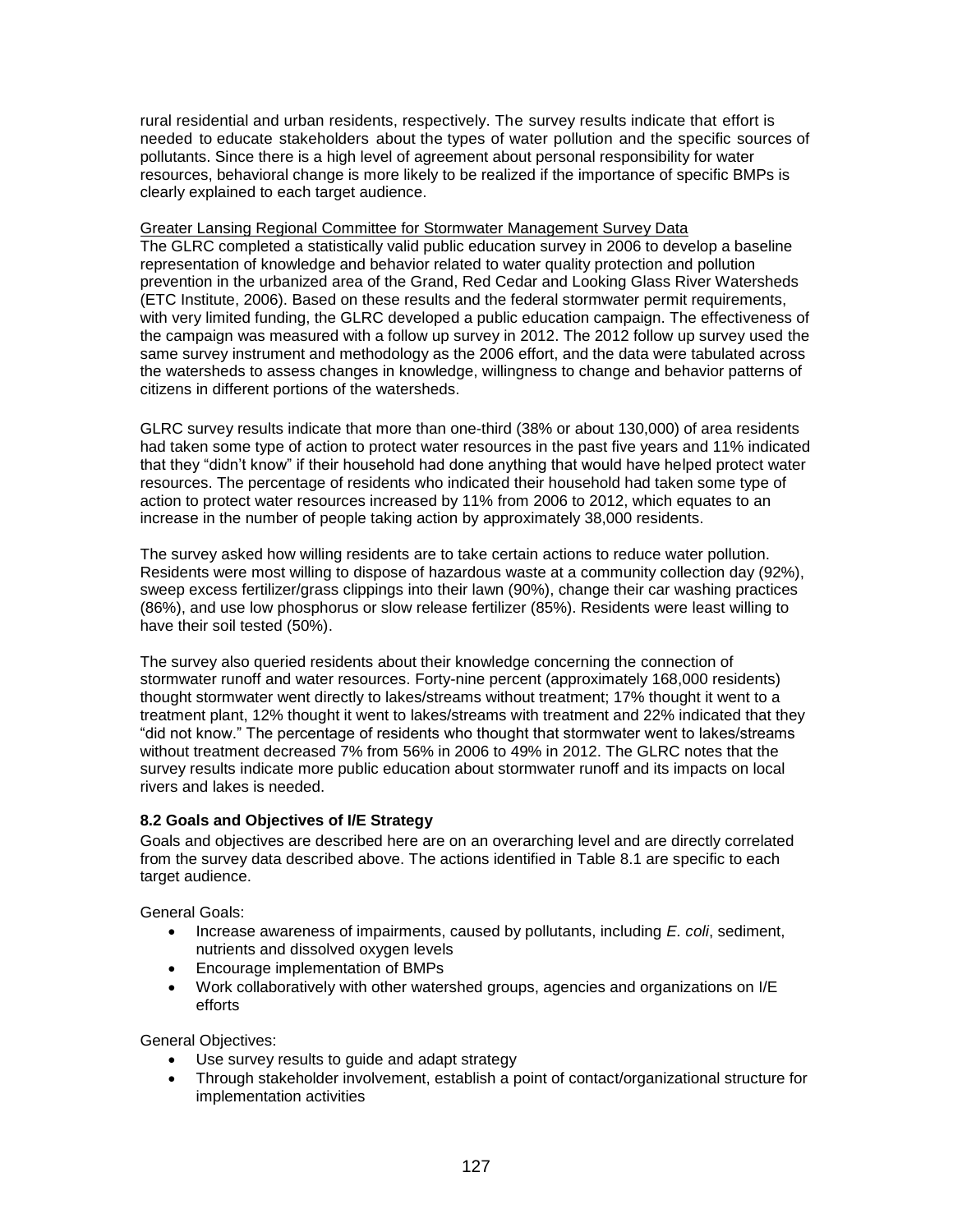Increase availability of information about BMPs and other implementation-related activities

## **8.3 Developing Messages**

The I/E Strategy builds upon existing messages that are currently in place as part of regional educational efforts. Example messages include education pertaining to the following topics:

- Manure storage and application
- Wetland restoration
- Soil conservation methods
- On-site septic system maintenance
- Proper soil management
- Native plantings
- Fertilizer use and application
- Pet waste reduction
- Low impact development techniques
- Rain barrel use and downspout disconnection

## **8.4 Selecting Delivery Mechanisms and Activities**

Delivery mechanisms are a crucial component of the I/E Strategy. Getting the public engaged is a critical first step in changing knowledge and behavior in order to protect and improve water quality. There are several water quality-related education efforts underway in the watershed and surrounding areas. In addition, the survey data identify agencies and partners that have established credibility as a trusted source to local residents. The I/E Strategy aims to use the existing educational efforts and partnerships with trusted sources to create an effective and efficient approach to outreach and education. Delivery mechanisms include:

- Demonstration projects
- Workshops with trusted sources
- Exhibit/display materials
- Print materials (brochures, posters)
- Promotional items
- Social media announcements
- Public access television
- Local radio
- Billboards
- Incentive programs (septic system cleaning coupons)
- Giveaways
- Direct mail
- Community newspapers
- Multi-media
- Special events
- **Presentations**

### <span id="page-2-0"></span>**8.5 Regional Collaboration and Partnerships**

Regional partnerships are a critical component of the I/E Strategy. The watershed management plan (WMP) and implementation of the plan should enhance and strengthen these existing efforts through increased partnerships, funding and evaluation of outreach activities. Geographic areas and municipal boundaries overlap among and between the Middle Grand River Organization of Watersheds (MGROW), the MGRWP and the Red Cedar River WMP boundaries. In recent years, information, education and outreach efforts have been coordinated to increase effectiveness. This cooperative approach will continue in order to strengthen the existing partnerships, with an emphasis on restoring designated uses. Middle Grand River Organization of Watersheds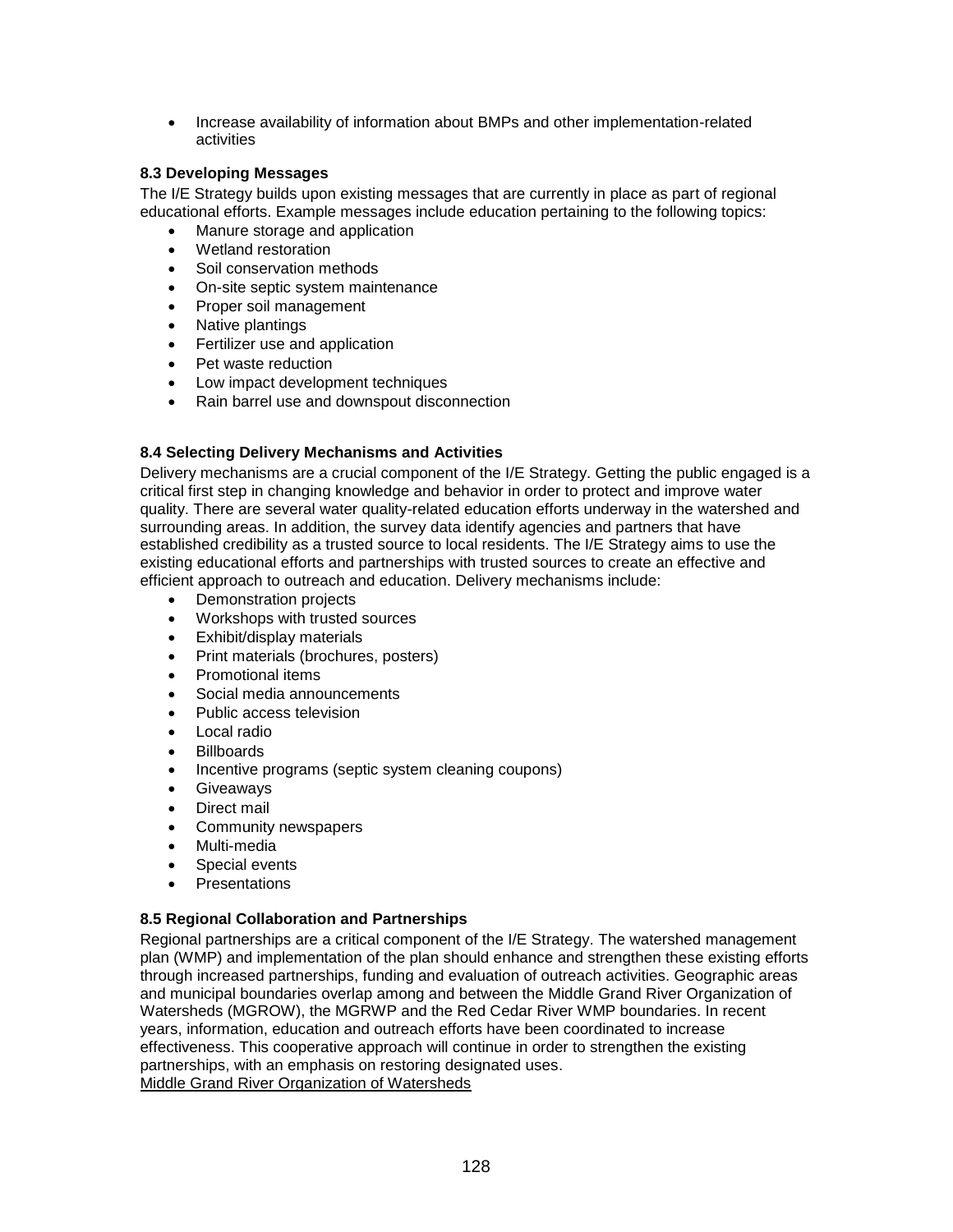There are a number of watershed-based initiatives underway in the larger Middle Grand River Watershed, to which the Red Cedar River is a tributary. These include the MGRWP, GLRC, Friends of the Looking Glass, Friends of the Maple River and the Maple River Implementation Project. Since all of these efforts have similar I/E components, including audiences, pollutants, messages, calls to action, events, clean ups, etc., the Tri-County Regional Planning Commission (TCRPC) has facilitated a regional approach to I/E with the help of the MGROW. MGROW is an umbrella organization that is striving to service the region's watershed groups (listed above) and bring collaborative solutions to the various efforts. MGROW also works to improve recreational opportunities and improve the public perception of our local water resources.

The TCRPC Mid-Michigan Program for Greater Sustainability has offered its support to the work of MGROW, believing that a regional, collaborative approach to I/E is more cost effective and efficient, and will ultimately help to sustain water resources education over the long term. The MGROW educational campaign currently underway seeks to relay to the public that while they might not live directly on the river, what they do affects water quality. Very simple action-oriented language is used to encourage behavior change.

The campaign is titled *Pollution Isn't Pretty*. The website associated with the campaign (pollutionisntpretty.org) is a gateway page linking to all local watershed initiatives including the RCRW Planning project. Since the launch of the campaign in December 2013, several local radio stations and public access television stations have covered its release. This provides regional coverage and helps spread the messages of the campaign and partnerships. Billboards purchased by the GLRC and the ECD have brought awareness to the campaign. These groups continue to promote the campaign through social media, print materials and educational displays. This is a valuable, efficient and effective collaborative project that is included as a foundation of this I/E Strategy.

### Middle Grand River Watershed Planning Project I/E Strategy

The MGRWP, the adjacent watershed's nonpoint source planning effort, has also developed an I/E Strategy. The TCRPC has provided input to both the MGRWP and RCRW I/E Committees, as well as coordinated the Regional Education Campaign on MGROW's behalf. This is important as TCRPC can serve as the liaison for these groups with similar demographics, adjoining watershed boundaries, and water quality impairments.

Greater Lansing Regional Committee for Stormwater Management Public Education Plan (PEP) The GLRC is a guiding body comprised of participating Municipal Separate Storm Sewer System (MS4) communities within the Greater Lansing Region. The committee has been established to guide the implementation of the entire MS4 Stormwater Program for the communities within three identified watersheds: the Grand, Red Cedar and Looking Glass River. The GLRC focuses on the following components of I/E:

- Promote public responsibility and stewardship in the applicant's watershed(s).
- Inform and educate the public about the connection of the MS4 to area waterbodies and the potential impacts discharges could have on surface waters of the state.
- Educate the public on illicit discharges and promote public reporting of illicit discharges and improper disposal of materials into the MS4.
- Promote preferred cleaning materials and procedures for car, pavement, and power washing.
- Inform and educate the public on proper application and disposal of pesticides, herbicides, and fertilizers.
- Promote proper disposal practices for grass clippings, leaf litter, and animal wastes that may enter into the MS4.
- Identify and promote the availability, location, and requirements of facilities for collection or disposal of household hazardous waste, travel trailer sanitary wastes, chemicals, yard wastes, and motor vehicle fluids.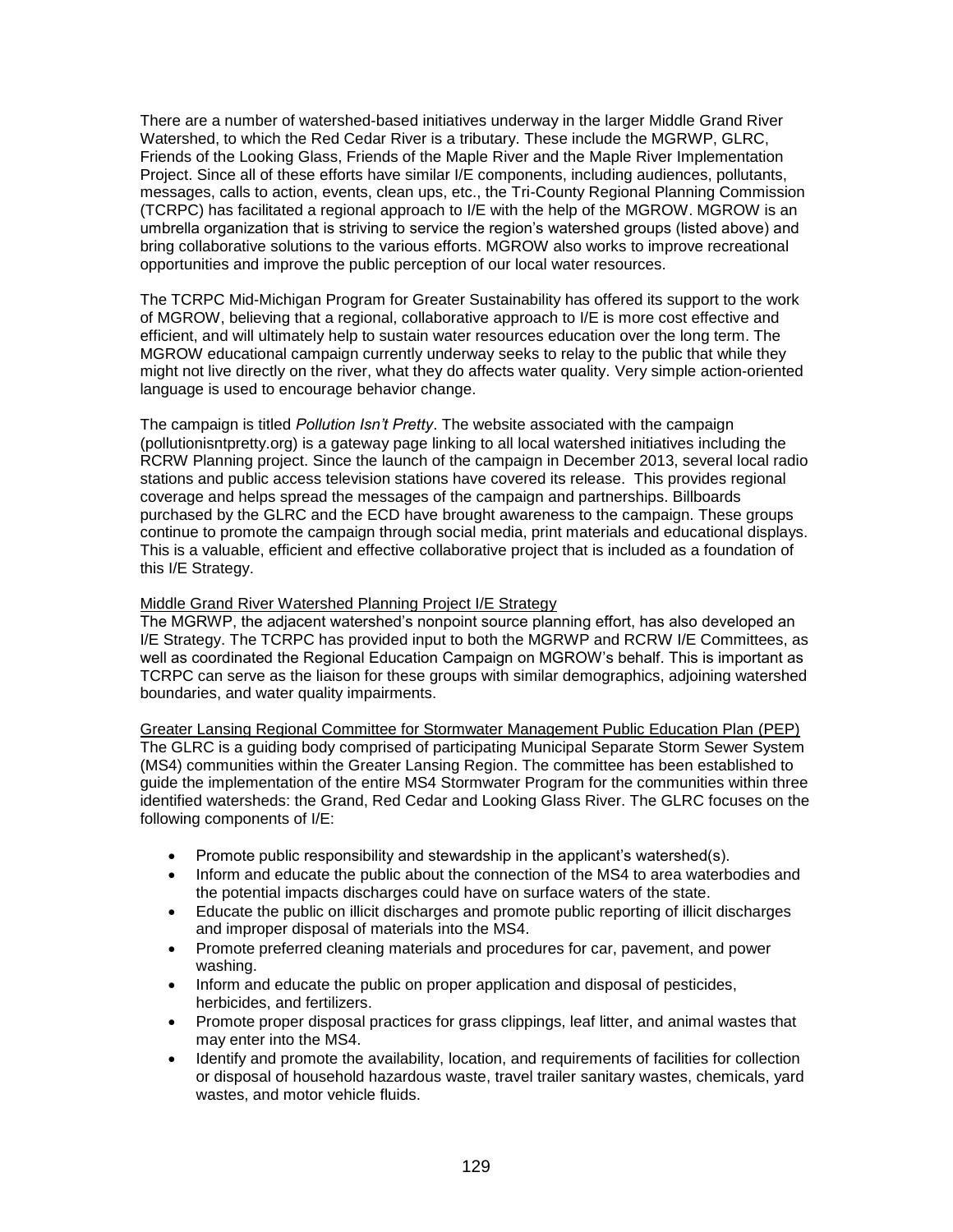- Inform and educate the public on proper septic system care and maintenance, and how to recognize system failure.
- Educate the public on, and promote the benefits of, green infrastructure and low impact development.
- Promote methods for managing riparian lands to protect water quality.
- Identify and educate commercial, industrial, and institutional entities likely to contribute pollutants to stormwater runoff.

GLRC Members include those municipalities in the urbanized area. Those communities are currently implementing the GLRC PEP. This I/E Strategy for the RCRW includes the activities being conducted by the GLRC PEP and expands them to other geographical areas of the watershed, throughout Ingham and Livingston Counties.

### The Grand Learning Network

The Grand Learning Network is a program facilitated by Michigan State University (MSU) to bring place-based education to local school districts through hands-on activities related to water quality and watershed management. The program provides in-depth professional development opportunities to elementary school teachers, who then implement activities in the classroom. Examples of projects include: salmon in the classroom (raising salmon over the school year and releasing them to area waterways), building rain gardens, planting natural prairie lands (from seed the students raised), providing habitat areas at a restored wetland, etc.

## Social Media

Both MGROW and the GLRC have been using social media such as Facebook and Twitter to reach local residents. Social media is also a useful way to connect with partners, sharing each other's events, activities and ideas. The team will look to these organizations to share events and information through existing social media channels as the WMP is implemented.

### Local Events

There are several recurring, local events that focus on responsible watershed management. This I/E strategy recognizes the importance of these events and will seek to encourage the continuation of them. Some of these local events are included below.

River clean ups provide a unique opportunity to interact with the public. The MSU Fisheries and Wildlife Club conducts annual fall and spring clean ups on the Red Cedar River through campus. The Ingham Conservation District (ICD) conducts an annual clean up on the Sycamore River near Mason. The Lansing Board of Water & Light, in partnership with the Impression 5 Science Museum, conducts an Adopt A River event on the Grand River in downtown Lansing, not far from the Red Cedar confluence.

Each spring the TCRPC Groundwater Management Board's Annual Children's Water Festival is held on the MSU Campus. Over the past 17 years, the festival has had great success with more than 34,000 students (fourth, fifth and sixth graders) from area schools attending. The festival provides a field trip for students, where they learn about the importance of water resources and their role in protecting and conserving it. The students participate in three 25-minute hands-on activities that relate to water resources. They also get to experience Billy B, the "natural science song and dance man" who provides an interactive musical performance based on water stewardship.

The Mid-Michigan Environmental Action Council (Mid-MEAC) Volunteer Stream Monitoring program monitors the macroinvertebrate communities in the Red Cedar River. They conduct a volunteer training day, and spring and fall collection days. A local entomologist and aquatic biologist assist with macroinvertebrate identification. This is a hands-on activity for volunteers and an opportunity to educate them about indicators of water quality.

## **Other Potential Partners**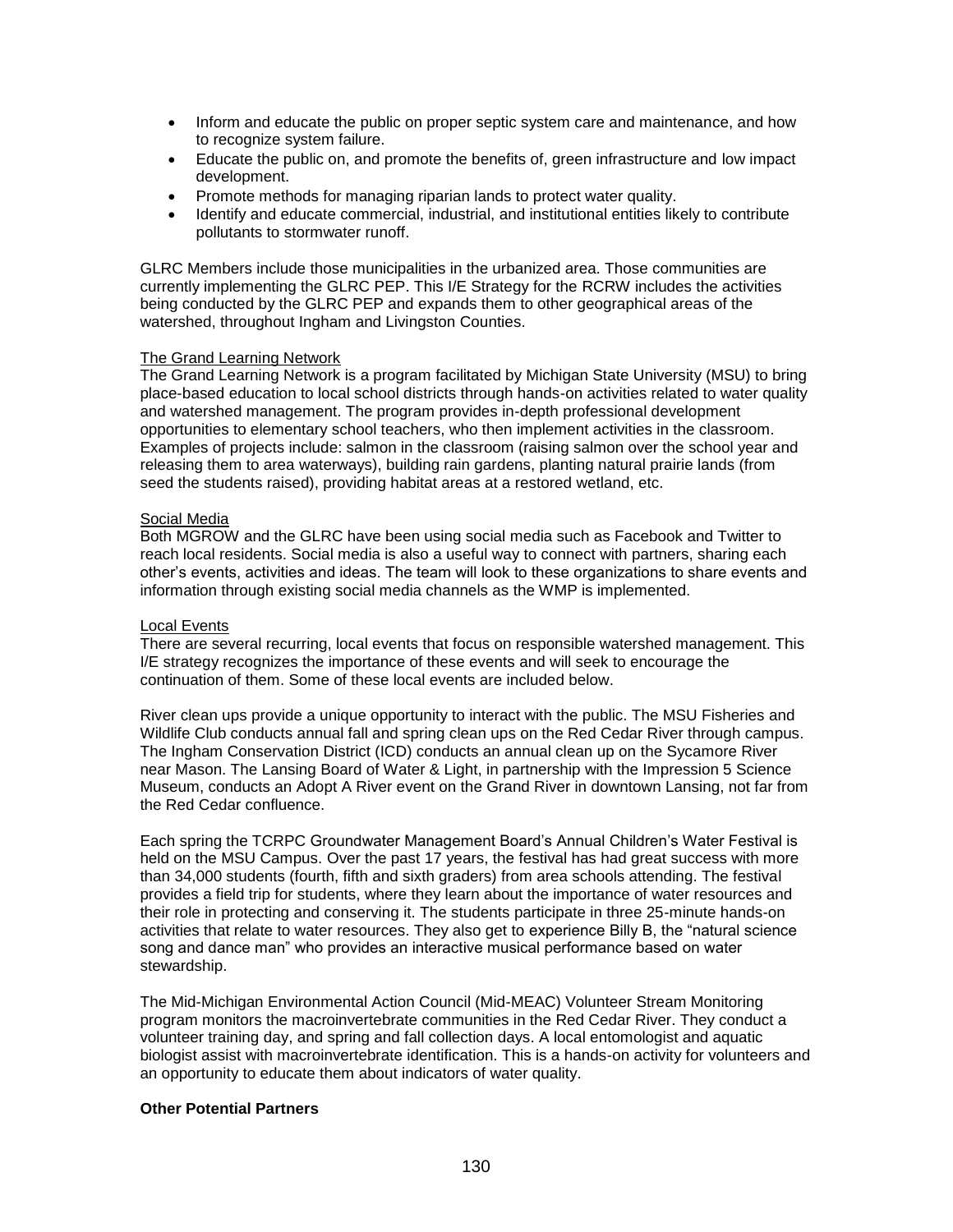There are several other programs, organizations and agencies that will be important partners in the implementation of the I/E Strategy. These include, but are not limited to, Trout Unlimited, Project Fish, Salmon in the Classroom, Conservation Districts, and other local, state and federal agencies.

## **8.6 Implementation of I/E Strategy**

The I/E Strategy action items are categorized by short term (1-3 years) and long term (4-7 years) efforts. Implementation of each action will occur according to the time listed in Table 8.1. While the actions listed are specific to I/E, other educational opportunities may arise through other partnerships described in [Chapter Nine.](#page-12-0) Implementation actions are always evolving as new opportunities arise.

For the I/E Strategy, enhancing the *Pollution Isn't Pretty* campaign is an important next step. The existing campaign can be utilized but developing additional materials that address BMPs for rural residential and agricultural audiences is necessary. This will be coordinated with other watershed groups that utilize the campaign.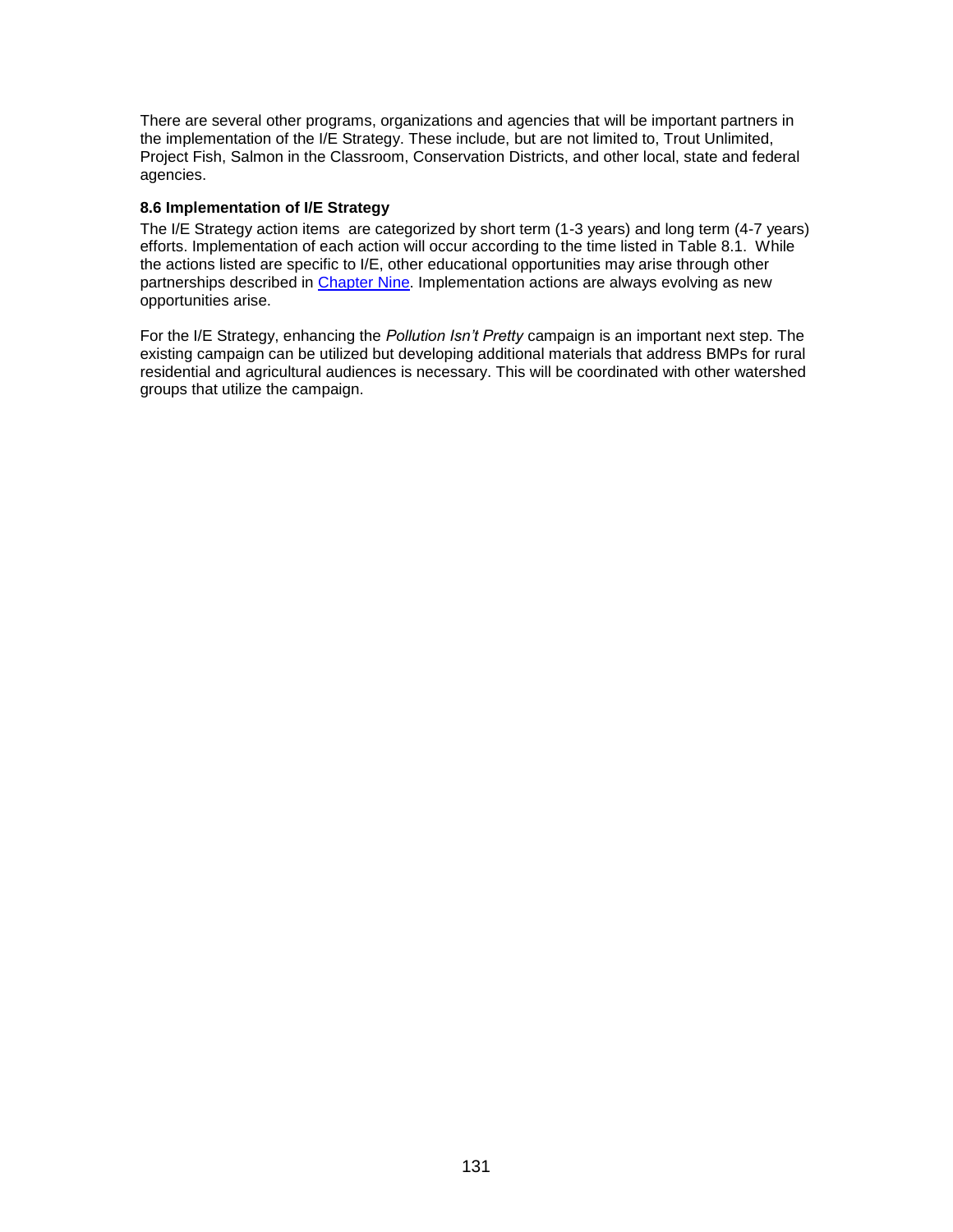| <b>Action</b> |                                                                                                                                                                                                                   | Priority<br>(High, Med,<br>Low) | Topics/Pollutant, Source, Cause Link                                                                                                | <b>Delivery Method</b>                                                                                                                                                                                                              | <b>Existing Programs</b>                                                                                                           | Lead<br>Agency | <b>Other Responsible Partners*</b>                                                                                    | <b>Timeline</b><br>ST (1-3 yrs)/<br>LT (4-10 yrs) | <b>Estimated Cost</b>                                                 | Evaluation                                                                                                                              |
|---------------|-------------------------------------------------------------------------------------------------------------------------------------------------------------------------------------------------------------------|---------------------------------|-------------------------------------------------------------------------------------------------------------------------------------|-------------------------------------------------------------------------------------------------------------------------------------------------------------------------------------------------------------------------------------|------------------------------------------------------------------------------------------------------------------------------------|----------------|-----------------------------------------------------------------------------------------------------------------------|---------------------------------------------------|-----------------------------------------------------------------------|-----------------------------------------------------------------------------------------------------------------------------------------|
| <b>URBAN</b>  | Use social media to expand audience<br>discussion and sharing of information<br>related to water quality.                                                                                                         | High                            | E. coli: pet waste; Sediment: reducing<br>exposed soil, construction sites;<br>Nutrients: fertilizer<br>reduction/management        | Twitter, Facebook, Pinterest,<br>Instagram, LinkedIn, etc.                                                                                                                                                                          | PIP, partner organizations,<br>federal agencies, nonprofits, etc.                                                                  | MSU, GLRC      | All partners with an existing<br>social media/online presence                                                         | ST - ongoing                                      | \$30,000/year Part time<br>social media/website<br>manager            | Likes, followers, shares,<br>discussion/comments,<br>SIDMA** pre/post survey<br>results                                                 |
|               | Co-host 1 event with a trusted partner to<br>increase knowledge about nonpoint source<br>pollution.                                                                                                               | High                            | E. coli: pet waste; Sediment: reducing<br>exposed soil, construction sites;<br><b>Nutrients: fertilizer</b><br>reduction/management | Direct contact, trusted partner<br>communication channels, social<br>media                                                                                                                                                          | Recycling events, Landscaping for<br>Water Quality and Rain barrel,<br>home energy efficiency<br>workshops                         | <b>MSU</b>     | DNR, MSUE, USEPA, MDARD,<br>MDEQ, MEO, Mid-MEAC,<br><b>GLRC, TCRPC</b>                                                | ST - ongoing                                      | \$3,000 for printing,<br>promotional items, etc.                      | Number of attendees,<br>media coverage of event,<br>assessment of pre/post<br>project, SIDMA pre/post<br>survey results                 |
|               | Participate in 3 community events per year<br>to promote water quality BMPs for pet<br>waste reduction and fertilizer management.                                                                                 | High                            | E. coli: pet waste; Sediment: reducing<br>exposed soil, construction sites;<br><b>Nutrients: fertilizer</b><br>reduction/management | Interactive presentation and/or<br>guest speaker, material<br>disbursement, promotional items                                                                                                                                       | Children's Water Festival, Arbor<br>Day, Earth Day MDEQ,<br>Quietwater Symposium,<br>community art/music events and<br>initiatives | <b>MSU</b>     | TCRPC, CD, MSU, GLRC,<br>State/Federal gov,<br>nonprofits, higher education<br>institutions                           | ST - ongoing                                      | \$3,000/event                                                         | Number of<br>attendees/participants,<br>media coverage of event,<br>assessment of pre/post<br>project, SIDMA pre/post<br>survey results |
|               | Increase willingness to change the way an<br>individual cares for their lawn/yard to<br>improve water quality.                                                                                                    | High                            | E. coli: pet waste; Sediment: reducing<br>exposed soil, construction sites;<br><b>Nutrients: fertilizer</b><br>reduction/management | Social media, newsletters, public<br>presentations, billboard campaign,<br>trusted partner communication<br>channels, promotional items and<br>materials                                                                            | MI Turfgrass Environmental<br>Stewardship Program, MI Water<br>Stewardship website, PIP, MSUE                                      | MSU            | TCRPC, CD, GLRC,<br>State/Federal gov,<br>nonprofits, higher education<br>institutions                                | ST - ongoing                                      | \$40,000 to develop and<br>enhance existing<br>campaign and materials | Increased willingness from<br>GLRC survey results, SIDMA<br>pre/post survey results                                                     |
|               | Increase awareness that pet waste,<br>residential stormwater runoff, roof runoff,<br>stream bank erosion and street erosion are<br>sources of pollution.                                                          | High                            | E.coli: pet waste; Sediment: reducing<br>exposed soil, construction sites;<br><b>Nutrients: fertilizer</b><br>reduction/management  | Social media, newsletters, public<br>presentations, billboard campaign,<br>trusted partner communication<br>channels, promotional items and<br>materials                                                                            | PIP                                                                                                                                | <b>MSU</b>     | TCRPC, MSU, CD, GLRC,<br>State/Federal gov,<br>nonprofits, higher education<br><b>institutions</b>                    | ST - ongoing                                      | \$40,000 to develop and<br>enhance existing<br>campaign and materials | Increased knowledge from<br>GLRC survey results, SIDMA<br>pre/post survey results                                                       |
|               | Identify 3 neighborhood associations (group<br>of the associations) willing to participate in a<br>demonstration project.                                                                                         | Medium                          | Stormwater management, low impact<br>development techniques                                                                         | Direct contact, association<br>newsletters/communications,<br>demonstration project itself                                                                                                                                          | Lansing area - Allen, Old Town,<br>South Lansing, Baily, Westside<br>NW                                                            | <b>MSU</b>     | Municipalities, GLRC, CD,<br>Mid-MEAC, human service<br>nonprofits (faith community),<br>Friends/watershed nonprofits | ST                                                | Minimum \$5,000/project                                               | Demo project built, number<br>of people reached,<br>assessment of pre/post<br>project, future practice<br>installation                  |
|               | Increase awareness of low cost options (i.e.<br>native plants, rain gardens, rain barrels,<br>pervious pavers, downspout disconnect, turf<br>management BMPs, pet waste<br>management), to achieve water quality. | Medium                          | Stormwater management, low impact<br>development techniques                                                                         | Social media, newsletters, public<br>presentations, billboard campaign,<br>trusted partner communication<br>channels, promotional items and<br>materials                                                                            | CD, MSUE programs                                                                                                                  | MSU            | TCRPC, CD, MSU, GLRC,<br>State/Federal gov,<br>nonprofits, higher education<br>institutions                           | ST - ongoing                                      | \$40,000 to develop and<br>enhance existing                           | Increased awareness from<br>GLRC survey results, SIDMA<br>campaign and materials $ $ pre/post survey results                            |
|               | Increase willingness to pay more to improve<br>water quality by educating about low cost<br>options.                                                                                                              | Medium                          | E. coli: pet waste; Sediment: reducing<br>exposed soil, construction sites;<br><b>Nutrients: fertilizer</b><br>reduction/management | Social media, newsletters, public<br>presentations, billboard campaign,<br>trusted partner communication<br>channels, promotional items and<br>materials, demonstration projects,<br>interactive presentations,<br>community events | CD, MEO, MSUE, MI Water<br>Stewardship website, GLRC                                                                               | <b>MSU</b>     | TCRPC, MSU, CD, GLRC,<br>State/Federal gov,<br>nonprofits, higher education<br>institutions                           | LT.                                               | \$40,000 to develop and<br>enhance existing<br>campaign and materials | Increased willingness from<br>GLRC survey results, SIDMA<br>pre/post survey results                                                     |
|               | Use 3 images and/or messages related to<br>scenic beauty and people enjoying water<br>resources when engaging audience. Utilize<br>issues related to public health.                                               | Low                             | Overall environmental stewardship,<br>connecting people to land and water.                                                          | Social media, newsletters, public<br>presentations, billboard campaign,<br>trusted partner communication<br>channels, promotional items and<br>materials                                                                            | Pure Michigan, MGROW                                                                                                               | MSU            | TCRPC, MSU, CD, GLRC,<br>State/Federal gov,<br>nonprofits, higher education<br>institutions                           | ST - ongoing                                      | \$1,000 - use existing<br>messages and images                         | Estimated number of people<br>reached                                                                                                   |

## **Table 8.1 I/E Implementation**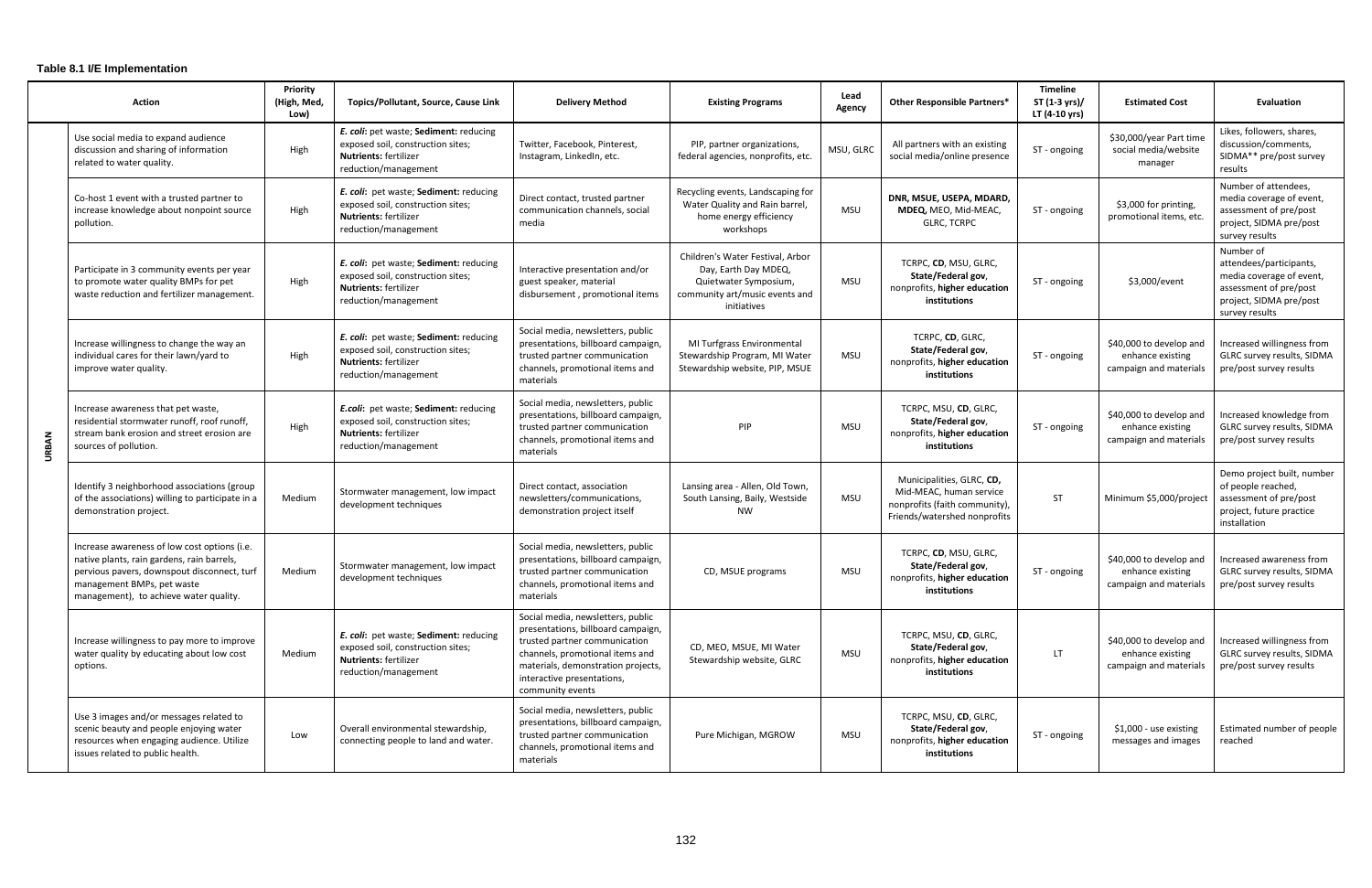|                   | <b>Action</b>                                                                                                                                                                                                                                                                              | Priority<br>(High, Med,<br>Low) | Topics/Pollutant, Source, Cause Link                                                                                                                                                                                                                       | <b>Delivery Method</b>                                                                                                                                   | <b>Existing Programs</b>                                          | Lead<br>Agency | <b>Other Responsible Partners</b>                                                           | <b>Timeline</b><br>ST (1-3 yrs)/<br>LT (4-10 yrs) | <b>Estimated Cost</b>                                                 | <b>Evaluation</b>                                                                                                                                        |
|-------------------|--------------------------------------------------------------------------------------------------------------------------------------------------------------------------------------------------------------------------------------------------------------------------------------------|---------------------------------|------------------------------------------------------------------------------------------------------------------------------------------------------------------------------------------------------------------------------------------------------------|----------------------------------------------------------------------------------------------------------------------------------------------------------|-------------------------------------------------------------------|----------------|---------------------------------------------------------------------------------------------|---------------------------------------------------|-----------------------------------------------------------------------|----------------------------------------------------------------------------------------------------------------------------------------------------------|
| RURAL RESIDENTIAL | Increase willingness to adopt BMPs targeting<br>pollutants.                                                                                                                                                                                                                                | High                            | E. coli: pet waste, manure management<br>and storage, septic maintenance;<br>Sediment: reducing exposed soil,<br><b>Nutrients: fertilizer</b><br>reduction/management, stormwater<br>management, low impact development<br>techniques, overall stewardship | Social media, newsletters, public<br>presentations, billboard campaign,<br>trusted partner communication<br>channels, promotional items and<br>materials | NRCS - CD programs                                                | <b>MSU</b>     | TCRPC, CD, GLRC,<br>State/Federal gov,<br>nonprofits, higher education<br>institutions      | LT.                                               | \$40,000 to develop and<br>enhance existing<br>campaign and materials | Number of BMPs adopted,<br>SIDMA pre/post survey<br>results                                                                                              |
|                   | Increase opinion that farm field soil erosion,<br>stream bank soil erosion, improperly<br>maintained septic systems, manure from<br>farm animals, pet waste and residential<br>stormwater runoff are sources of water<br>quality pollution.                                                | High                            | E. coli: pet waste, manure management<br>and storage, septic maintenance;<br>Sediment: reducing exposed soil,<br><b>Nutrients: fertilizer</b><br>reduction/management, stormwater<br>management, low impact development<br>techniques, overall stewardship | Social media, newsletters, public<br>presentations, billboard campaign,<br>trusted partner communication<br>channels, promotional items and<br>materials | PIP, GLRC, CD, NRCS, MDARD,<br><b>MSUE</b> programs               | <b>MSU</b>     | TCRPC, MSU, CD, GLRC,<br>State/Federal gov,<br>nonprofits, higher education<br>institutions | LT.                                               | \$40,000 to develop and<br>enhance existing<br>campaign and materials | Increased knowledge from<br>pre/post surveys, social<br>media and website<br>statistics, SIDMA pre/post<br>survey results                                |
|                   | Identify 3 local governments willing to<br>participate in a demonstration project.                                                                                                                                                                                                         | Medium                          | Stormwater management, low impact<br>development techniques                                                                                                                                                                                                | Direct contact,<br>municipal/community<br>newsletters/communications,<br>demonstration project itself                                                    | N/A                                                               | <b>TCRPC</b>   | Local governments, TCRPC,<br>CD, nonprofits                                                 | LT.                                               | Minimum \$5,000/project                                               | Demo project built, number<br>of people reached,<br>assessment of pre/post<br>project, future practice<br>installation, SIDMA pre/post<br>survey results |
|                   | Hold 3 workshops per year at a conveniently<br>located community facility such as a library,<br>school, township hall, etc. to educate on<br>nonpoint source pollution                                                                                                                     | Medium                          | E.coli: pet waste, manure management<br>and storage, septic maintenance;<br>Sediment: reducing exposed soil,<br>Nutrients: fertilizer<br>reduction/management, stormwater<br>management, low impact development<br>techniques, overall stewardship         | Interactive presentation and/or<br>guest speaker, material<br>disbursement, promotional items                                                            | CD, MSUE programs                                                 | MSU            | TCRPC, CD, GLRC,<br>State/Federal gov,<br>nonprofits, higher education<br>institutions      | <b>ST</b>                                         | \$3,000 for printing,<br>promotional items, etc.                      | Number of attendees,<br>assessment of pre/post<br>workshop, SIDMA pre/post<br>survey results                                                             |
|                   | Use 3 images and/or messages related to<br>picnicking and family activities when<br>engaging audience in information and<br>education strategies. This could include:<br>family playing near a stream, children and<br>water, safe food as it relates to water quality<br>and E.coli, etc. | Medium                          | Overall environmental stewardship,<br>connecting people to land and water.                                                                                                                                                                                 | Social media, newsletters, public<br>presentations, billboard campaign,<br>trusted partner communication<br>channels, promotional items and<br>materials | PIP, partner organizations,<br>federal agencies, nonprofits, etc. | <b>MSU</b>     | TCRPC, CD, GLRC,<br>State/Federal gov,<br>nonprofits, higher education<br>institutions      | <b>ST</b>                                         | \$1,000 - use existing<br>messages and images                         | Estimated number of people<br>reached, social media and<br>website statistics, SIDMA<br>pre/post survey results                                          |
|                   | Conduct direct mailings focusing on non-<br>point source pollution.                                                                                                                                                                                                                        | Low                             | E.coli: pet waste, manure management<br>and storage, septic maintenance;<br>Sediment: reducing exposed soil;<br><b>Nutrients: fertilizer</b><br>reduction/management, stormwater<br>management, low impact development<br>techniques, overall stewardship  | Direct mail                                                                                                                                              | Community news, utilize tax<br>mailings, postcard                 | <b>TCRPC</b>   | Local governments, TCRPC,<br>nonprofits, MSUE                                               | LT.                                               | \$10,000                                                              | Number of residents mailed,<br>website traffic, SIDMA<br>pre/post survey results                                                                         |
|                   | Install 100 educational signs at locations<br>across the watershed.                                                                                                                                                                                                                        | Low                             | E. coli: pet waste, manure management<br>and storage, septic maintenance;<br>Sediment: reducing exposed soil;<br><b>Nutrients: fertilizer</b><br>reduction/management, stormwater<br>management, low impact development<br>techniques, overall stewardship | Strategic sign placement                                                                                                                                 | GLRC watershed signs                                              | GLRC           | GLRC, road commissions                                                                      | LT.                                               | \$8,000/100 signs                                                     | Number of signs installed,<br>traffic counts                                                                                                             |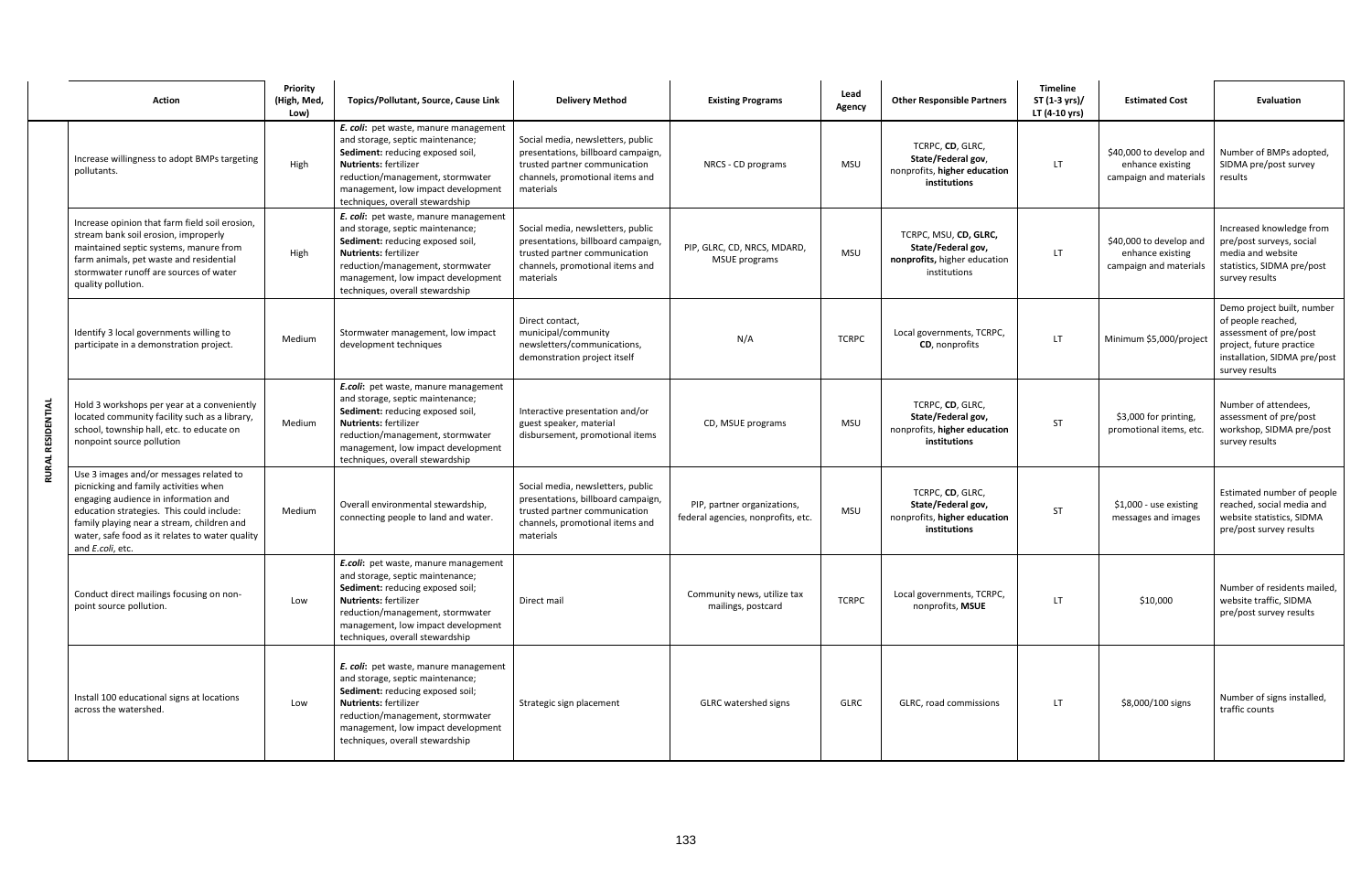\*Bolded partners were identified by the GLRC survey

\*\* Social Indicators Data Management and Analysis System

|              | <b>Action</b>                                                                                                                                                                                                                                 | <b>Priority</b><br>(High, Med,<br>Low) | Topics/Pollutant, Source, Cause Link                                                                                                                                                                                         | <b>Delivery Method</b>                                                                                                                                   | <b>Existing Programs</b>               | Lead<br>Agency | <b>Other Responsible Partners</b>                                                     | <b>Timeline</b><br>ST (1-3 yrs)/<br>LT (4-10 yrs) | <b>Estimated Cost</b>                                                 | Evaluation                                                                                                                |
|--------------|-----------------------------------------------------------------------------------------------------------------------------------------------------------------------------------------------------------------------------------------------|----------------------------------------|------------------------------------------------------------------------------------------------------------------------------------------------------------------------------------------------------------------------------|----------------------------------------------------------------------------------------------------------------------------------------------------------|----------------------------------------|----------------|---------------------------------------------------------------------------------------|---------------------------------------------------|-----------------------------------------------------------------------|---------------------------------------------------------------------------------------------------------------------------|
| AGRICULTURAL | Increase willingness to adopt Best<br>Management Practices.                                                                                                                                                                                   | High                                   | E. coli: manure management, storage<br>and application; Sediment: reducing<br>exposed soil; Nutrients: fertilizer<br>reduction/management, stormwater<br>management, green infrastructure<br>techniques, overall stewardship | Social media, newsletters, public<br>presentations, billboard campaign,<br>trusted partner communication<br>channels, promotional items and<br>materials | PIP, CD, NRCS, MDARD, MSUE<br>programs | <b>MSU</b>     | TCRPC, MSU, CD,<br>State/Federal gov,<br>nonprofits, higher education<br>institutions | LT.                                               | \$40,000 to develop and<br>enhance existing<br>campaign and materials | Number of BMPs installed,<br>SIDMA pre/post survey,<br>SIDMA pre/post survey<br>results                                   |
|              | Increase awareness about BMP<br>maintenance programs and technical<br>assistance available.                                                                                                                                                   | High                                   | E. coli: manure management, storage<br>and application; Sediment: reducing<br>exposed soil; Nutrients: fertilizer<br>reduction/management, stormwater<br>management, green infrastructure<br>techniques, overall stewardship | Direct contact, partner<br>communications                                                                                                                | CD, NRSC, MDARD, MSUE<br>projects      | MSU, CD        | TCRPC, MSU, CD,<br>State/Federal gov,<br>nonprofits, higher education<br>institutions | LT.                                               | \$3,000 for printing,<br>promotional items, etc.                      | Number of people reached,<br>long term assessment of<br>project, future practice<br>installation                          |
|              | Increase awareness that farm field soil<br>erosion, stream bank soil erosion,<br>improperly maintained septic systems,<br>manure from farm animals, pet waste and<br>residential stormwater runoff are sources of<br>water quality pollution. | High                                   | E. coli: manure management, storage<br>and application; Sediment: reducing<br>exposed soil; Nutrients: fertilizer<br>reduction/management, stormwater<br>management, green infrastructure<br>techniques, overall stewardship | Social media, newsletters, public<br>presentations, billboard campaign,<br>trusted partner communication<br>channels, promotional items and<br>materials | CD, NRCS, MDARD, MSUE<br>programs      | MSU, CD        | TCRPC, MSU, CD,<br>State/Federal gov,<br>nonprofits, higher education<br>institutions | LT.                                               | \$40,000 to develop and<br>enhance existing<br>campaign and materials | Increased knowledge from<br>pre/post surveys, social<br>media and website<br>statistics, SIDMA pre/post<br>survey results |
|              | Identify 3 trusted sources willing to<br>participate in a demonstration project.                                                                                                                                                              | Medium                                 | E. coli: manure management, storage<br>and application; Sediment: reducing<br>exposed soil; Nutrients: fertilizer<br>reduction/management, stormwater<br>management, green infrastructure<br>techniques, overall stewardship | Direct contact, partner<br>communications, demo project<br>itself                                                                                        | CD, NRSC, MDARD, MSUE<br>projects      | MSU, CD        | TCRPC, MSU, CD,<br>State/Federal gov,<br>nonprofits, higher education<br>institutions | LT.                                               | Minimum<br>\$20,000/project                                           | Demo project built, number<br>of people reached,<br>assessment of pre/post<br>project, future practice<br>installation    |
|              | Hold 3 educational events per year in<br>partnership with a trusted source. For<br>example a farm safety day, cover crop<br>workshop.                                                                                                         | Medium                                 | E. coli: manure management, storage<br>and application; Sediment: reducing<br>exposed soil; Nutrients: fertilizer<br>reduction/management, stormwater<br>management, green infrastructure<br>techniques, overall stewardship | Direct contact, partner<br>communications, workshop itself                                                                                               | CD, NRCS, MDARD, MSUE<br>programs      | <b>MSU</b>     | DNR, MSUE, USEPA, MDARD,<br>MDEQ, Mid-MEAC, TCRPC, CD                                 | ST                                                | \$3,000 for printing,<br>promotional items, etc.                      | Number of attendees,<br>pre/post survey, SIDMA<br>pre/post survey results                                                 |
|              | Hold 3 peer-peer educational events per<br>year.                                                                                                                                                                                              | Medium                                 | E. coli: manure management, storage<br>and application; Sediment: reducing<br>exposed soil; Nutrients: fertilizer<br>reduction/management, stormwater<br>management, green infrastructure<br>techniques, overall stewardship | Direct contact, social media,<br>newsletters                                                                                                             |                                        | MSU, CD        | TCRPC, MSU, CD,<br>State/Federal gov,<br>nonprofits, higher education<br>institutions | LT.                                               | \$3,000/event                                                         | Number of attendee, pre-<br>post survey, SIDMA pre/post<br>survey results                                                 |
|              | Use 3 images and/or messages related to<br>scenic beauty when engaging audience in<br>information and education strategies. This<br>could include: images of a farm, streams,<br>ditches with native grasses and wildflowers,<br>etc.         | Low                                    | Overall environmental stewardship,<br>connecting people to land and water.                                                                                                                                                   | Social media, newsletters, public<br>presentations, billboard campaign,<br>trusted partner communication<br>channels, promotional items and<br>materials | Pure Michigan, MGROW                   | <b>MSU</b>     | TCRPC, CD, State/Federal<br>gov, nonprofits, higher<br>education institutions         | ST - ongoing                                      | \$1,000 - use existing<br>messages and images                         | Estimated number of people<br>reached, social media and<br>website statistics                                             |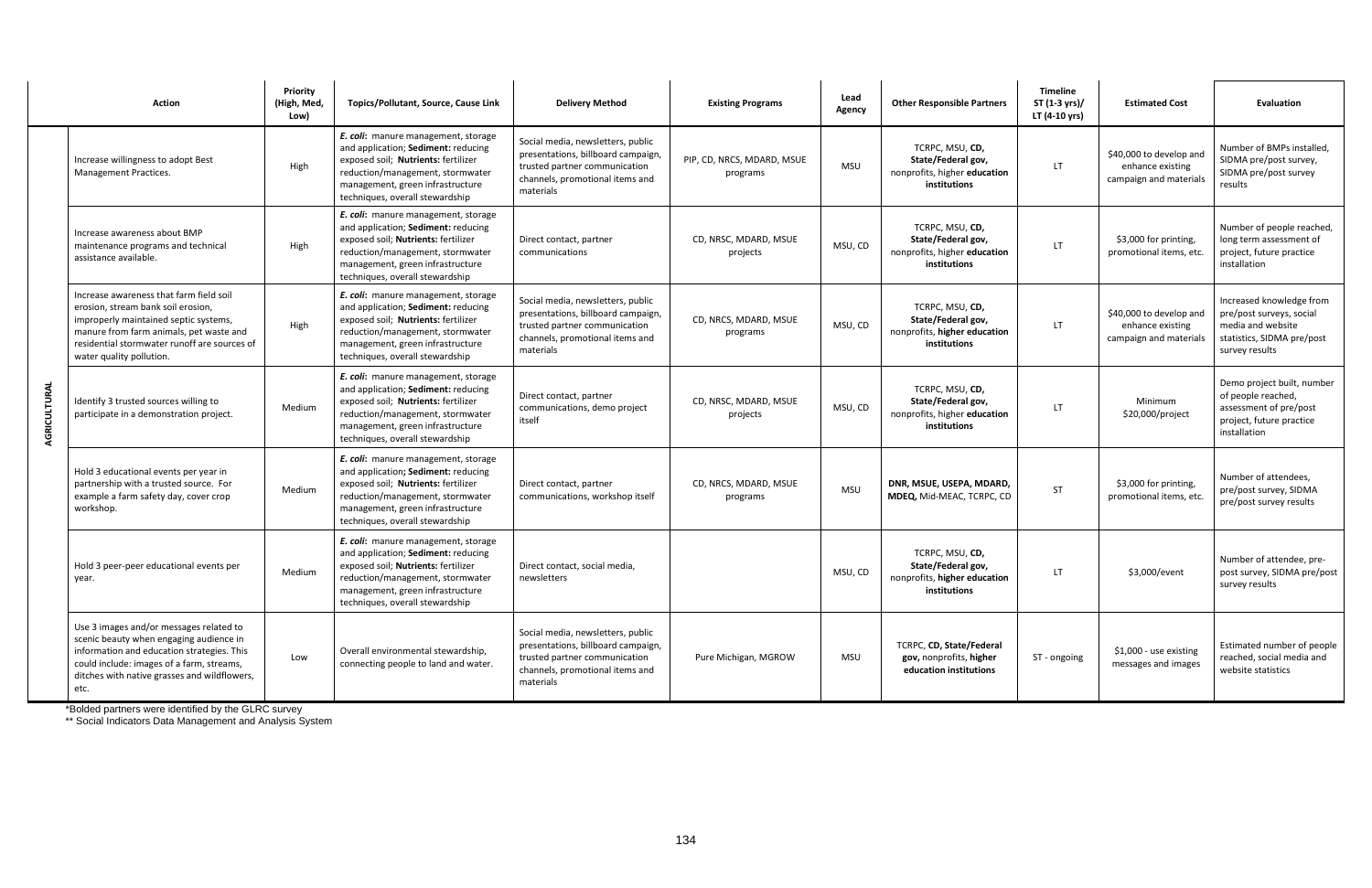## **8.7 MDEQ Funding Acknowledgement**

Materials created with MDEQ nonpoint source implementation funding will be labeled as such using the appropriate MDEQ logo.

### **8.8 Evaluation Measures**

Evaluation of the I/E Strategy will help those implementing it to apply adaptive management techniques where needed. To determine progress towards goals of the I/E Strategy, both formative and summative evaluation techniques will be used.

After several components of the I/E strategy have been implemented, a follow-up survey of watershed residents will be considered to assess additional changes in knowledge and behavior. The GLRC surveys and overall evaluation methodology may be used for the larger audience base as described in the evaluation section of the I/E Strategy table. The survey results can then be used to modify the outreach activities as needed. While several surveys have been completed in the region, the entire RCRW lacks a comprehensive survey. Utilizing the Social Indicators Data Management and Analysis Tool (SIDMA) developed specifically for social indicators related to nonpoint source management efforts, additional information for the entire watershed can be achieved. This survey would target the three audiences: urban, rural residential and agriculture.

Additionally, pre- and post- surveys and/or tests will be used as part of workshops and/or hands-on events in order to assess knowledge gain, level of understanding and interest among participants pertaining to different topics. These evaluation techniques allow the project team to assess the effectiveness of outreach programs and change them as needed to more adequately address topics of concern. Conversations and/or focus group discussions with outreach partners will also be used to assess the effectiveness of programs and identify gaps in programming across the watershed. In summary, formative and summative evaluation methods will be used to help provide an understanding of the successes and challenges of the I/E activities, and allow for adaptations as needed.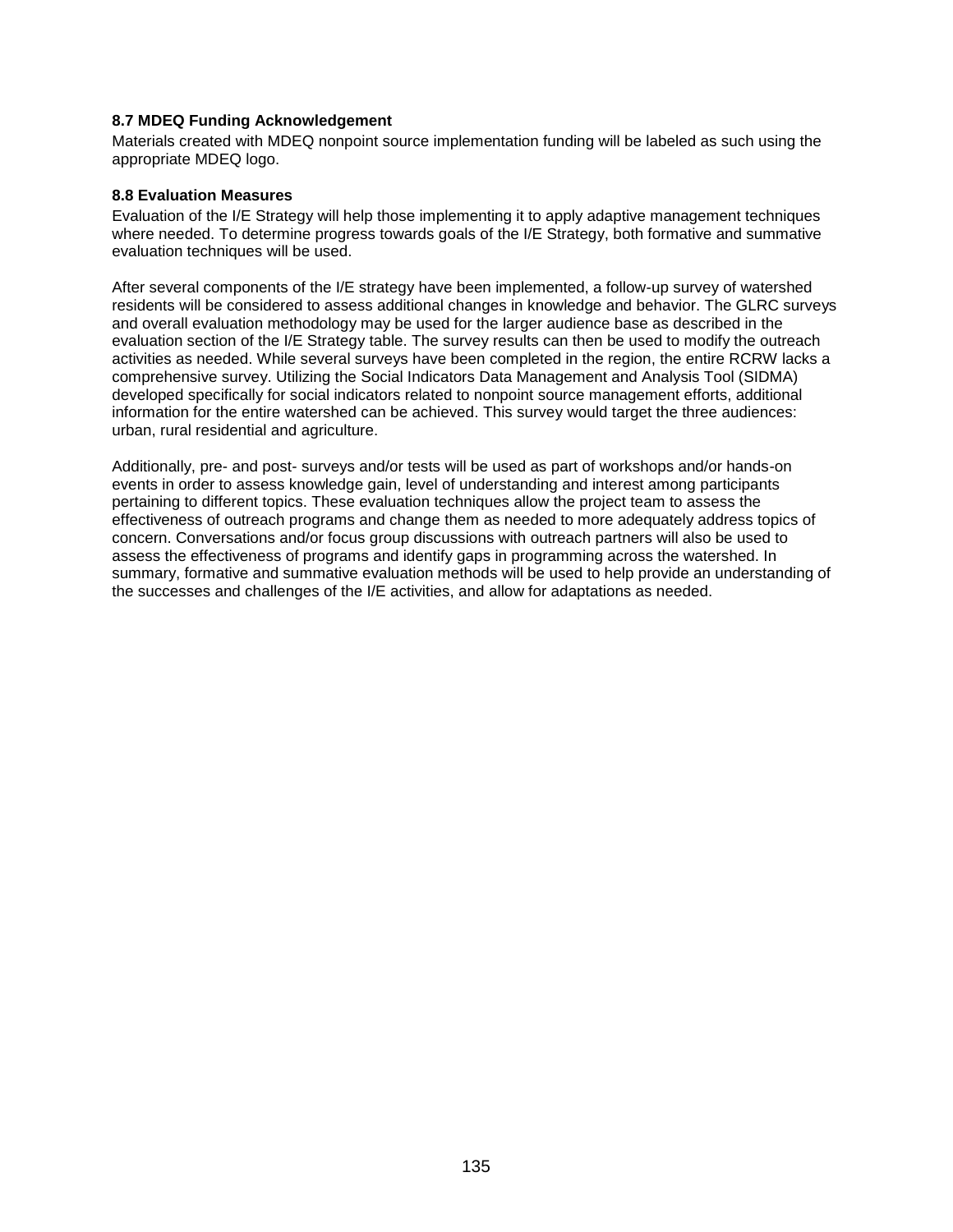## 9. SUSTAINABILITY

Sustainability of the watershed management plan (WMP) and ongoing assessment of structural and managerial best management practices (BMPs) will help to ensure that water quality improvements are realized over the long term. This chapter will address the organizations, partnerships, and jurisdictional programs that exist within the watershed in order to ensure sustainable water resources management into the future. Plans for water quality monitoring activities and opportunities for long-term programmatic changes are also addressed.

## **9.1 Existing Structure**

## Management Team

The Red Cedar River Watershed (RCRW) management team consists of the Michigan State University (MSU) Institute of Water Research (IWR); Streamside Ecological Services, Inc.; and the Tri-County Regional Planning Commission (TCPRC). Representatives from these organizations are the authors of this plan, with input from a number of local partners. They have coordinated and guided all efforts related to the planning process and overall WMP development, including stakeholder engagement.

## **Stakeholders**

Stakeholders are a critical component of the watershed management planning process. Stakeholders who participate in the planning process are much more likely to take action and implement projects to improve water quality than those who do not participate. Stakeholders who were contacted as part of this planning process include local industry, local government staff members, elected officials and commissions, civic groups, adjacent watershed groups, conservation districts, county health departments and others. For a complete list of stakeholders see Appendix A.

The management team conducted stakeholder meetings to share information about the planning process and engage participants in the process. The team provided updates on current progress related to data gathering, impairment status, and field investigations. Stakeholders were engaged in the watershed inventory process, sharing their knowledge about areas of the watershed that are potentially contributing to the impairments. This information was then used during field investigations to verify potential critical areas. Stakeholder knowledge of the existing land uses and landowner practices proved valuable as the team reviewed areas to gather additional data and identified critical areas. Stakeholders also identified other partners who would be interested in assisting with planning, and potentially implementing watershed protection projects.

Email updates were provided to stakeholders throughout the watershed planning process related to specific topics of interest and volunteer opportunities. These opportunities included monitoring, field work and educational efforts. The team followed up with several stakeholders, meeting on an individual basis to discuss their role and potential implementation activities listed in the WMP.

### Agricultural Committee

The team met with a number of agricultural stakeholders in a two-part process. The first meeting consisted of agricultural service providers including representatives from the following agencies: Eaton Conservation District (ECD), Ingham Conservation District (ICD), Open Space and Farmland Preservation Board, Shiawassee Conservation District (SCD), and the Ingham County Drain Commissioners' office. The purpose of the first meeting was to gather important information about how to connect with land owners, specifically those in the agricultural community. Several avenues and strategies for connecting with the agricultural community were identified. The group also discussed existing programs for improving water quality, reducing nonpoint source pollution and strategies for promoting BMPs.

The second meeting was with agricultural producers in the watershed. This meeting focused on identifying barriers that hinder the use of BMPs to improve water quality. The committee also discussed strategies to overcome these barriers. The producers that participated were candid and provided valuable information that will be used in the implementation strategy to continue to promote and educate landowners about available programs and BMPs to improve and protect water quality. Both meetings had similar recommendations: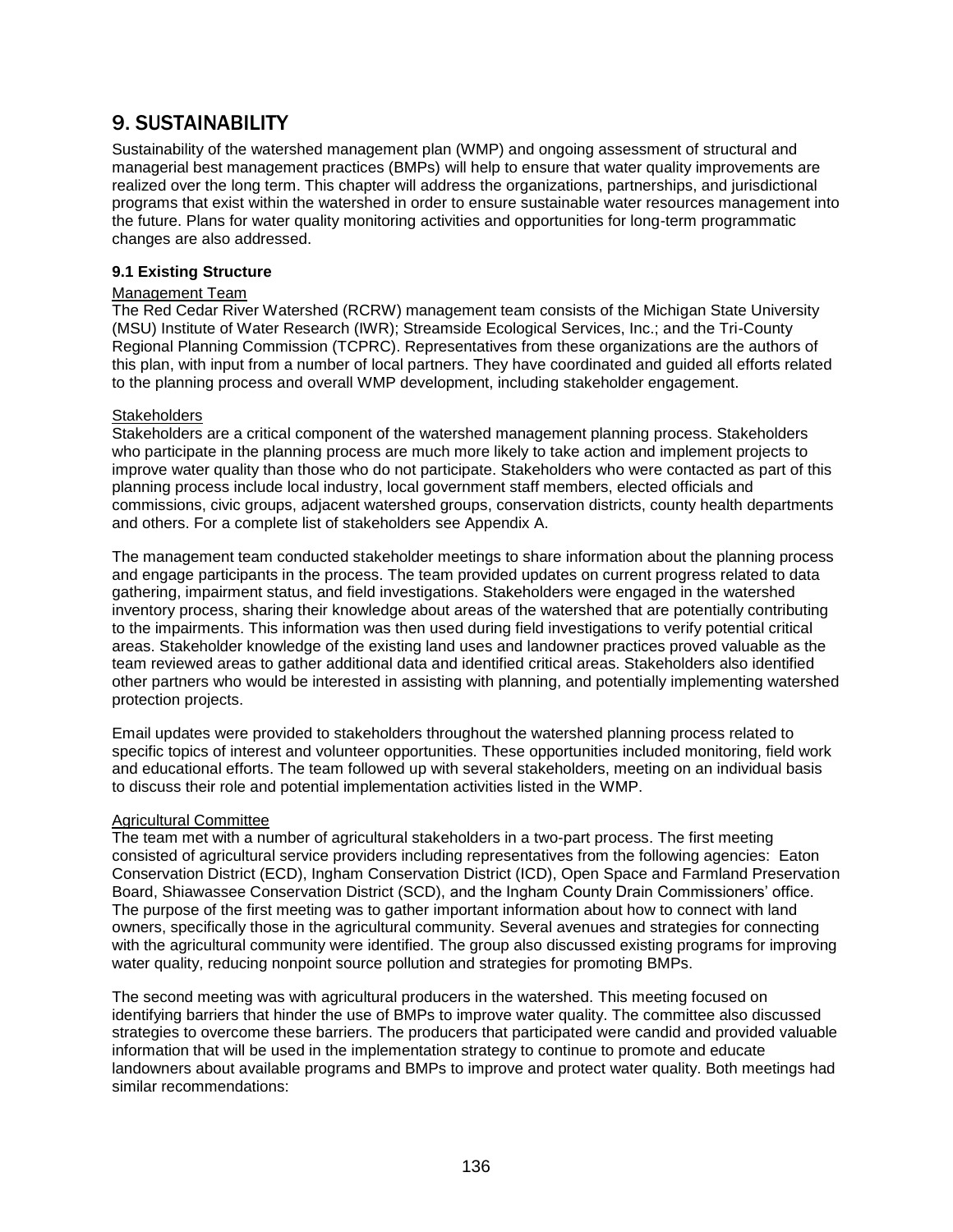- Provide educational materials to landowners via technicians engaged in existing programs. For example, inspectors from drain commissioner offices and the Michigan Agriculture Environmental Assurance Program (MAEAP) technicians; any resource professional that is out in the field already or has established relationships with local landowners.
- Partner with trusted sources at existing events. Utilizing events that landowners and farmers are already attending is an opportunity to reach the target audience in a place they feel comfortable. Examples would be MSU Extension (MSU-E), drain commissioners and conservation districts, conservation non-profits like Ducks Unlimited and businesses such as Greenstone.

In summary, input from the agricultural meetings held suggested that the highest priority way to reduce agricultural pollutant contributions was to provide improved technical resources about conservation practices and programs to the agriculture community. The groups were reluctant to share a most effective and favorite BMP citing that each agricultural facility had different preferences and successes. The stakeholders did give recommendations on improving technical resource education. More specifically, they suggested to:

- Work with high-visible farmers on conservation practices who share knowledge with other farmers.
- Educate the agricultural community about Natural Resources Conservation Service (NRCS) and conservation district programs.
- For local service providers; turnaround time for responding to communication with farmers should be reduced.
- Communication with farmers should be timed to better coordinate with their seasonal workloads.
- Relationships should be rebuilt at the ICD to mend past problems.
- Utilize different modes of communication, but make sure messages provided are clear and concise.
- The appropriate message should be provided to each different agricultural audience (e.g. large commercial farms, hobby farms, horse farms).
- Manure management education is needed for the horse community.
- Messages conveyed should be personal and not formulaic.
- Information provided should be consistent across organizations.
- Create a document that explains all of the agricultural resources in the area.
- Host informational meetings at different venues, such as grain elevators
- Ensure BMPs have maintenance programs and resources to modify them when they are not working properly.
- Encourage resource and knowledge sharing between agricultural stakeholders themselves.

## Information and Education (I/E) Committee

The I/E Strategy and associated chapter describes the collaborative outreach efforts that will continue into the future. The team will continue to collaborate with the Middle Grand River Organization of Watersheds (MGROW) to establish longevity of the I/E efforts. By working with adjacent watershed groups and with MGROW as the overarching organization, resources can be disseminated in an efficient and costeffective manner. Working together to share the pollution prevention message, encouraging residents to value area water resources and helping residents of the region understand that they all play a role in improving and protecting water resources will be beneficial for the RCRW and adjacent watersheds.

## Existing Watershed Organizations and Activities (for sustainability)

The IWR at MSU provides timely information for addressing contemporary land and water resource issues through coordinated multidisciplinary efforts. The IWR endeavors to strengthen MSU's efforts in nontraditional education, outreach, and interdisciplinary studies utilizing available advanced technology, and partnerships with local, state, regional, and federal organizations and individuals. Activities include coordinating education and training programs on surface and groundwater protection, land use and watershed management, among others. Since the Red Cedar River Watershed is also home to Michigan State University, the river has been the test subject of many MSU faculty members, students and staff members.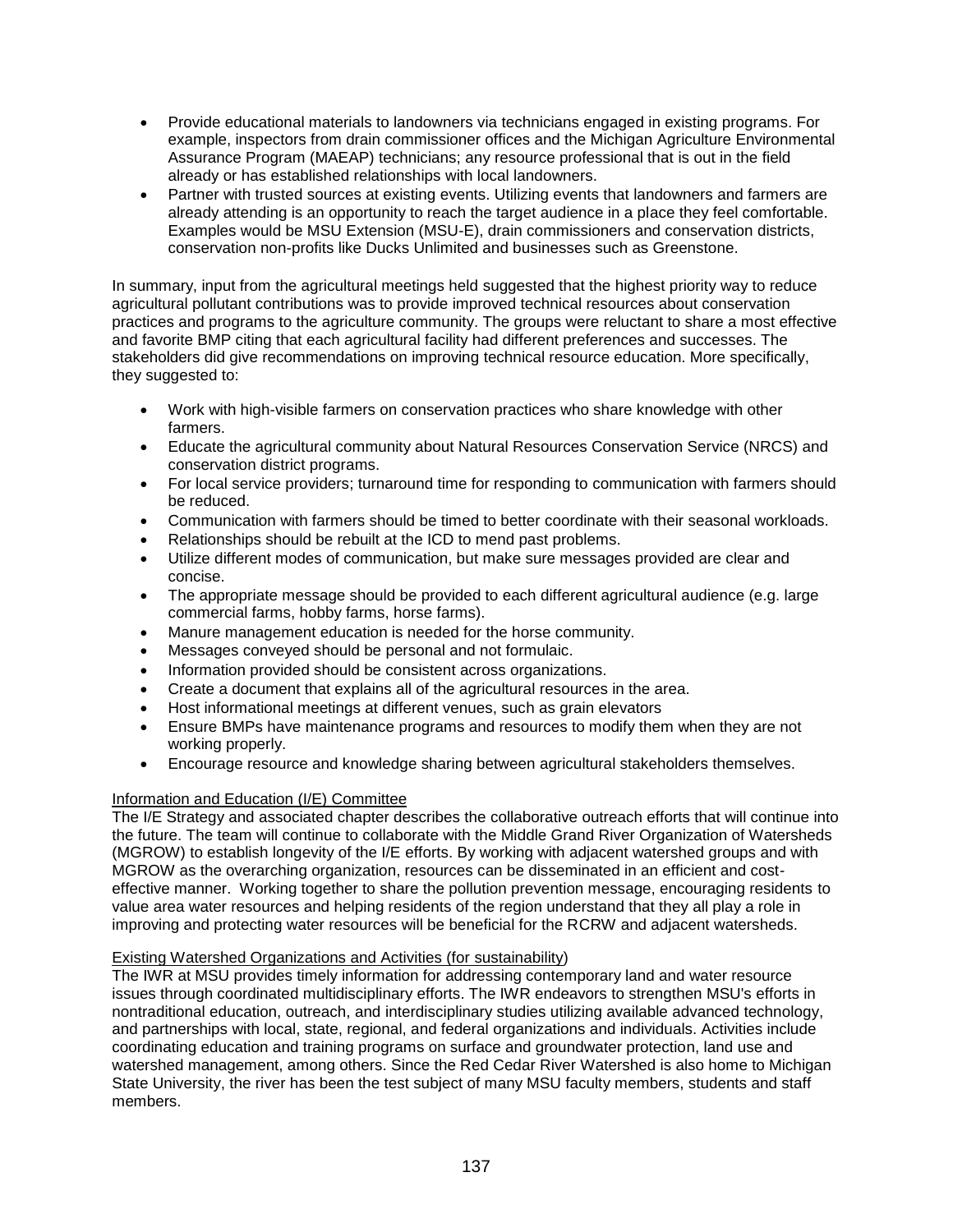In addition to the research efforts on campus and throughout the watershed, there are other groups working to protect and enhance the river. These include Friends of the Red Cedar (FORC), MGROW, ICD, Livingston Conservation District (LCD), and the Greater Lansing Regional Committee for Stormwater Management (GLRC). Many of these groups and their activities and efforts are described in more detail in **[Chapter Eight.](#page-2-0)** 

MGROW is an outgrowth of Grand River Expedition 2010, and strives to bring together local communities, sub-watershed groups and other stakeholders in the Middle Grand River towards a greater understanding of and stewardship for the river. Geographically, the MGROW project area includes the Maple, Looking Glass, Red Cedar and Middle Grand River Watersheds.

The GLRC, managed by the TCRPC, is a guiding body comprised of communities with municipal separate storm sewer systems (MS4) within the Greater Lansing region. The GLRC guides the implementation of the permitted stormwater program as mandated by the state and federal governments. The GLRC works to meet specific permit requirements within the urbanized area to reduce polluted runoff from reaching the Grand, Red Cedar, and Looking Glass Rivers. Several activities of the GLRC overlap with general watershed management planning activities.

The Middle Grand River Watershed Planning project is managed by the ECD and geographically covers the area on the main channel of the Grand River from Eaton Rapids to the Sunfield area. This adjacent watershed group is developing a WMP based on the same TMDL reports used to drive the efforts of this plan. In addition, GLRC members, MGROW members, and several local units of governments are geographically in both the Red Cedar and Middle Grand River watersheds.

## <span id="page-12-0"></span>**9.2 Local Partners**

In addition to the watershed groups listed above, there are several other partners that are important to the implementation of this WMP. These are summarized below.

## Tri-County Regional Planning Commission

The TCRPC manages the Mid-Michigan Program for Greater Sustainability (MMPGS). This EPA/HUD funded program is implementing sustainable practices in local communities and working to improve the quality of life in the region which supports economic development and sound environmental practices, creating a walkable, bikeable and overall attractive sustainable region. The sustainability work under this funding includes water resources management through the funding of some MGROW activities. This effort also engages low income, marginalized populations and works to involve them in local land use planning processes. This helps the watershed management planning project reach additional stakeholders, engage civic groups and in general provides a pathway for implementing different land use planning techniques and opportunities with more educated stakeholders. The TCRPC MMPGS also serves MGROW by supporting their regional education campaign described in detail in [Chapter Eight.](#page-2-0) In summary, collaboration with these efforts only enhances the willingness for land use changes to be more related to water resources protection and pollution prevention.

Also managed by the TCRPC, Green Mid-Michigan (GMM); Regional Green Infrastructure Vision is a green infrastructure policy/poster plan that was developed and adopted by the TCRPC and its partners in 2010. After a multi-year planning process GMM provides a benchmark and a vision for the communities in Clinton, Eaton and Ingham Counties when it comes to protecting potential conservation areas, connecting parks and trails across jurisdictional boundaries and for promoting sustainable land use policy. GMM gives communities a snapshot of where future conservation activities should occur, where low impact development would have the largest impact, and where communities can best link their recreation facilities together.

With regard to watershed planning, GMM offers a data set of potential conservation areas (PCAs). PCAs are areas on the landscape that provide critical ecological services, such as maintaining water quality and quantity soil development and stabilization, pollination of crop land, wildlife travel corridors, stopover sites for migratory birds, sources of genetic diversity and floodwater retention. PCAs are an invaluable tool for watershed planning, allowing agencies and governments to understand where the highest quality PCAs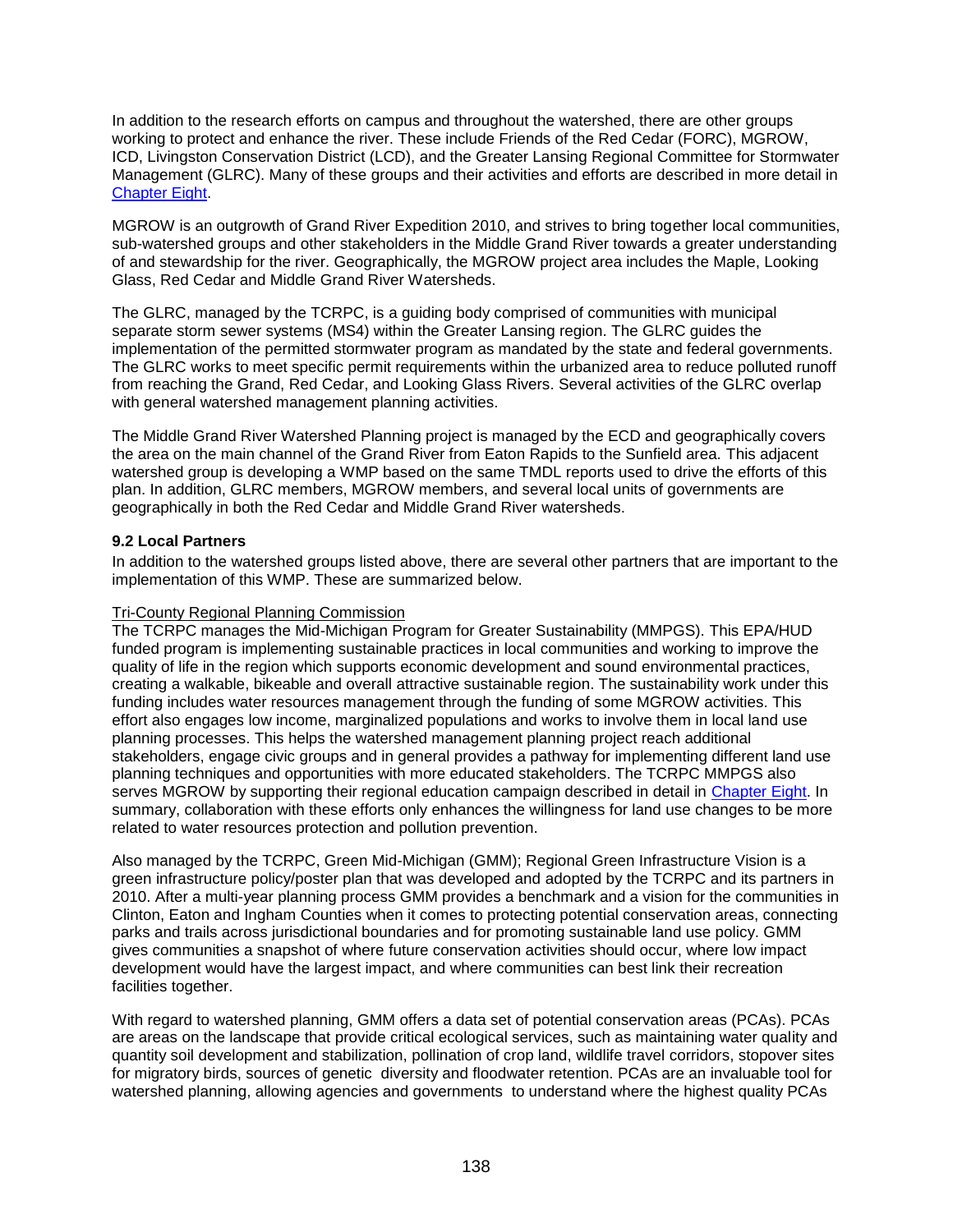are located in our region, so that watershed protection strategies can be applied in the most efficient manner possible.

Of the nine largest PCA hubs in the tri-county region, all but two are affiliated with riparian areas and those remaining two areas are located within the drainage systems of the main watershed in the region. The promotion of low impact development strategies in and around these hubs is critical for watershed protection. The largest PCA hubs are also surrounded by rural land uses and natural areas which face issues such as fragmentation for land development and crop land, and agricultural /livestock impacts.

One of the main ways that the region is implementing the GMM vision is through formal adoption of the poster plan by local jurisdictions. Once GMM is adopted by a community, they can amend their Master Plan to include GMM language and data sets and they can amend zoning codes to more fully support the recommendations of GMM. Over 20 local jurisdictions have adopted the plan.

## U.S. Department of Agriculture - Natural Resources Conservation Service

The local NRCS office covers both Ingham and Livingston Counties. The 2014 Farm Bill will streamline key conservation programs over a five year period. The purpose of the conservation programs is to protect and enhance soil health, farmland, water quality and local wildlife habitat.

Key program changes include:

- **Financial assistance programs:** The Environmental Quality Incentives Program (EQIP) will absorb the Wildlife Habitat Incentive Program. The Conservation Stewardship Program and Agricultural Management Assistance will continue.
- **Easement programs:** The existing easement programs will be merged into a new program called the Agricultural Conservation Easement Program, or ACEP. ACEP includes the former Wetlands Reserve Program, Grasslands Reserve Program and Farm and Ranchlands Protection Program.
- **Partnership programs:** Regional conservation efforts will be part of a new program the Regional Conservation Partnership Program, (RCPP). Critical conservation areas for this new program will be designated by the Agriculture Secretary and the NRCS will select project areas at the state and national level.

(NRCS website [http://www.nrcs.usda.gov/wps/portal/nrcs/main/mi/programs/farmbill/\)](http://www.nrcs.usda.gov/wps/portal/nrcs/main/mi/programs/farmbill/)

The programs offered by NRCS are an important resource that can be shared with agricultural producers and landowners to provide cost-share for natural resources protection, including water quality.

### Farm Service Agency

The Farm Service Agency (FSA) administers farm commodity, credit, crop insurance, environmental, conservation, and emergency assistance programs for local farmers and ranchers. Since local farmers comprise the committee that oversees FSA work, this provides potential connection to several farmers in the watershed. WMP implementation will include working with FSA in the future to help farmers understand the economic benefits of watershed planning and implementation efforts.

### United States Geological Survey (USGS)

The USGS is a bureau of the Department of the Interior, provides reliable scientific information to describe and understand the Earth; minimize loss of life and property from natural disasters; manage water, biological, energy, and mineral resources; and enhance and protect our quality of life. The USGS supports studies on local water quality issues with its National Cooperative Water Program funding that allows a funding match for projects.

## Other Federal and State Agencies

There are several other federal and state agencies that are potential partners for the WMP. These include but are not limited to: U.S. Army Corps of Engineers, U.S. EPA, U.S. Fisheries and Wildlife, Michigan Department of Agricultural and Rural Development.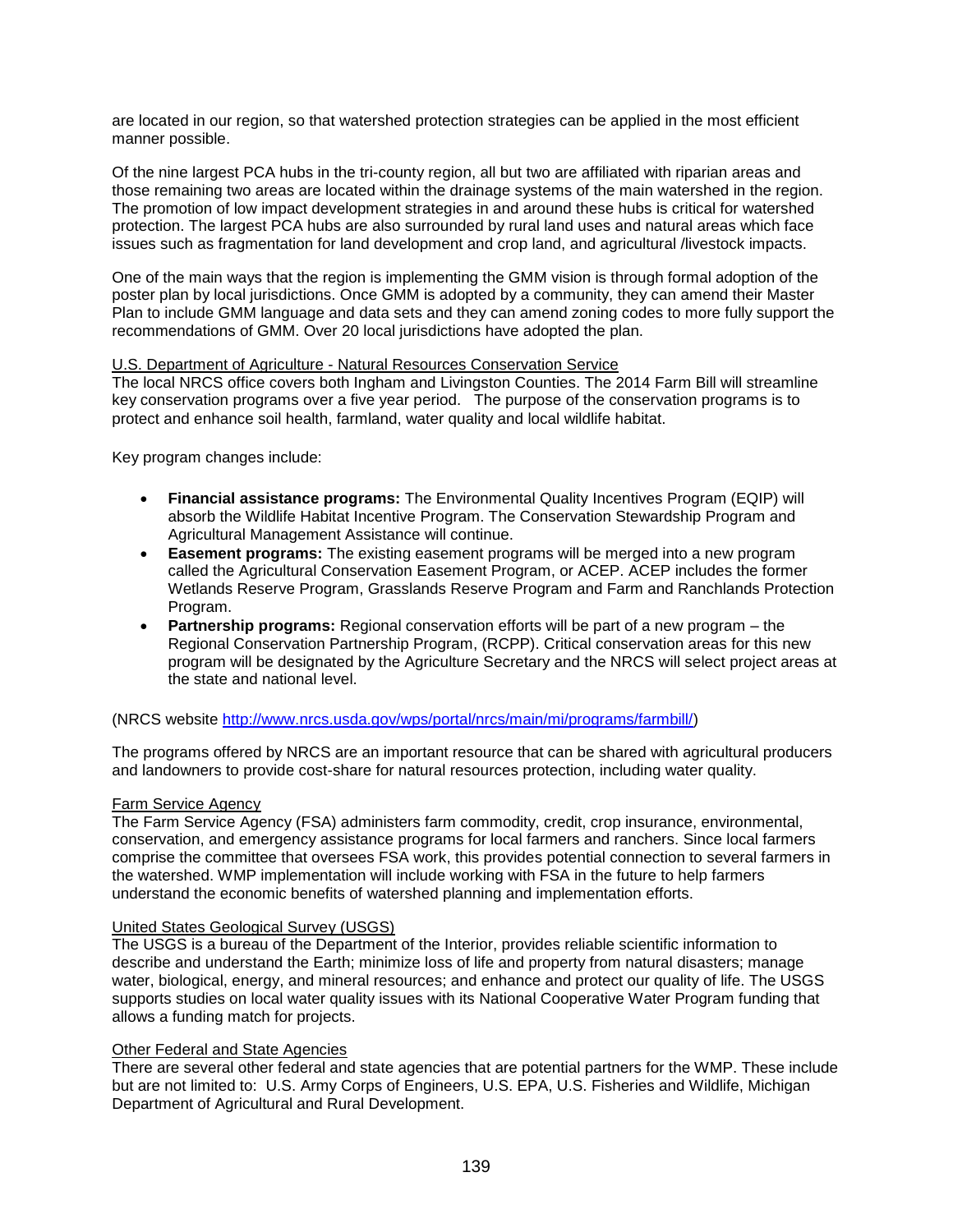## Farm Bureau

The Michigan Farm Bureau represents the agricultural community through several different political and planning efforts. The insurance company represents farmers in the political arena, protecting agriculture to enhance their economic situation.

## Conservation Districts

The ICD is the primary conservation district in the watershed. The ICD Executive Director is working diligently to grow the district to a capacity level that could be successful in implementing BMPs in the watershed. Typical programs that the ICD promotes are MAEAP and various NRCS programs. The ICD also works closely with the Upper Grand River Watershed Alliance, which is currently implementing the Upper Grand River WMP. The LCD currently has two part-time technicians; they educate local residents about BMPs and conduct an annual tree sale.

### County Health Departments

The Ingham County Health Department (ICHD) Bureau of Environmental Health is an active participant in watershed planning activities. As described in previous chapters, ICHD collects water quality data and contributes to the overall protection and enhancement of the river through clean ups and household hazardous waste collections. They have a Community Surface Water Sampling program that has been in place since 2004. This dataset is provides a historical perspective on levels of *E. coli* in the watershed. ICHD also has a Point of Sale ordinance in place. The ordinance requires that when a home is sold, a well and septic inspection by a certified operator is required. If the well or on-site septic system is not up to public health code (failing), then money must be placed in escrow for repair or replacement before the sale of the property can be finalized. This ensures that failing on-site septic systems will be identified and repaired or replaced, reducing the pollution impact to the local water resources. It is important to remember that this is only for homes that are being sold; failing systems that are not part of a sale can continue to contribute pollution for a significant amount of time.

The Livingston County Department of Public Health Environmental Health Division serves as the local permitting agency for onsite sewage treatment systems. The Livingston County Department of Public Works/Solid Waste department conducts household hazardous waste collections (including electronics), and sells rain barrels and compost bins.

### County Drain Commissioners

The role of a county drain commissioner is to manage the county storm drain systems. Both Ingham County and Livingston County Drain Commissioners have participated in the development of the WMP. They are crucial to implementation of the plan and can assist with education of the urban, rural residential and agricultural community. The Ingham County Drain Commissioner has completed successful low impact development projects in the watershed. These include the Tollgate Wetlands (wetland reconstruction with treatment) and Towar Rain Gardens (significant reduction in flooding). These stormwater management projects illustrate the innovation that can happen in the watershed.

## **Local Units of Government**

The local units of government in the RCRW include the following Counties, Cities, Charter and General Law Townships, and Villages:

**Counties:** Clinton, Eaton, Ingham, Livingston and Shiawassee

**Cities:** East Lansing, Lansing, Mason and Williamston

**Charter Townships**: Bath, Delhi, Lansing and Meridian

**General Law Township:** Antrim, Alaiedon, Aurelius, Bunker Hill, Conway, Cohoctah, Handy, Howell, Ingham, Iosco, Leroy, Leslie, Locke, Marion, Perry, Stockbridge, Unadilla, Vevay, Wheatfield, White Oak and Williamstown

**Villages:** Dansville, Fowlerville and Webberville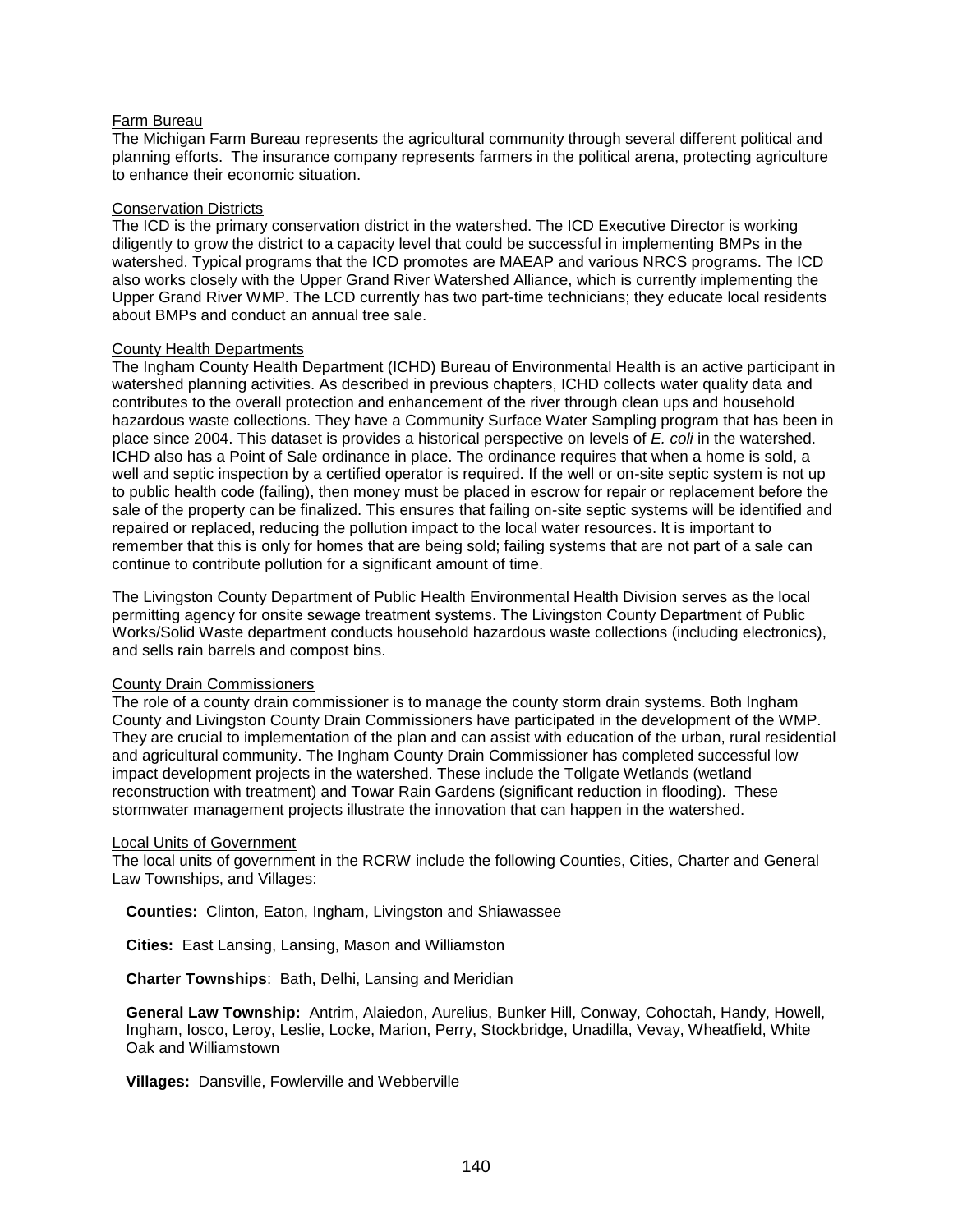## **9.3 Local Policy Review of Codes and Ordinances**

The team has reviewed all local governments' master planning documents. While most have a natural resource goal listed, several are lacking additional information. Local governments closer to the urban area have more environmentally protective ordinances and land use policies such as wetlands ordinances, overlay districts, etc., while others do not. Ingham County is unique in the fact that there is no county planning and zoning; rather, it is done on a Township level, even if the local unit is a general law township. A detailed spreadsheet listing information related to several different land use planning documents within the local jurisdictions is included as Appendix F.

## Local Policy and Regulation Recommendations

Local units of government in the watershed have the opportunity to control land use, essentially prohibiting nonpoint source pollution through implementing BMPs for land use management.

It is important that those having land use authority include language for the protection of natural resources. An overarching statement in the Land Use Master Plan and/or Comprehensive Plan sets the stage for the unit of government to implement specific strategies to do just that, protect natural resources. For the purposes of this plan, the focus is specifically on water quality protection. There are several different avenues that local governments can explore in order to implement and achieve that goal. Depending on the characteristics of the jurisdiction, some strategies are more appropriate than others. The team has reviewed the level of regulatory authority currently in place to protect natural resources within the watershed.

General recommendations for ordinances and/or regulations are listed here and in greater detail in the spreadsheet located in Appendix F. Types of ordinances or regulatory mechanisms that are beneficial to reduce nonpoint source pollution include but are not limited to:

- Pet Waste
- Illicit Discharges
- Greenways/greenbelts
- Woodland Preservation
- Farmland and Open Space/Natural Area Preservation
- Wetland Preservation/Restoration
- Invasive Species Management
- On-Site Septic System Inspections
- Lake Management
- LID/Stormwater Management
- Riparian Setbacks
- Overlay Districts

Through the implementation of the WMP, each local unit government will have the opportunity to make improvements to their local codes and ordinances for natural resource and water quality protection and improvement. Draft ordinances and code language will be shared and discussed in detail with each board and/or commission to offer very specific recommendations that can complement other implementation efforts in the watershed. The TCRPC will lead this effort, working closely with the local conservation districts and MSU.

### **9.4 Measuring Progress and Monitoring Water Quality**

### Evaluation Framework

The progress made in achieving the objectives and goals of this plan must be measured. Ultimately, this watershed planning project seeks to realize reductions in bacterial loading throughout the watershed. In addition to chemical, physical and biological monitoring, interim indicators of success can also be used to help assess progress towards meeting watershed goals. These may include programmatic assessments and various social indicators. A formative approach to evaluation should be emphasized, in order to allow for adaptive management as the plan is implemented.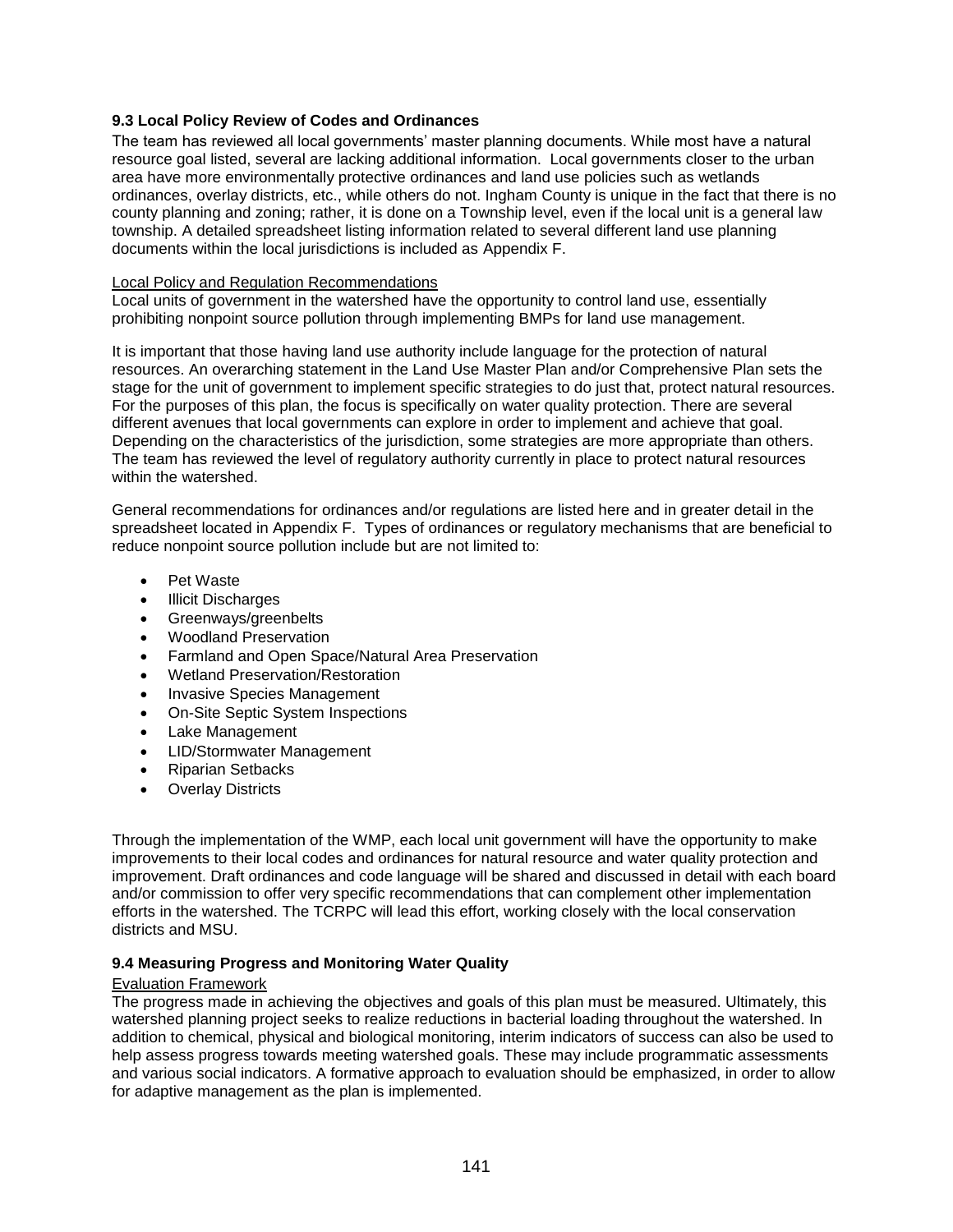Progress in implementing this WMP can be tracked by monitoring:

- Programmatic assessments
- Social indicators
- BMP tracking
- Water quality monitoring

## Programmatic Assessments and Social Indicators

Through the use of participant evaluations at educational events, focus groups and interviews, program assessments can be conducted on an ongoing basis. Likewise, surveys of citizens and stakeholders in the watershed can be used to assess knowledge, opinions and behaviors. Tracking of the implementation of the I/E plan will be measured based on the I/E Strategy (Table 8.1).

### BMP Tracking and Interim Measureable Milestones

BMPs selected in this plan to address the watershed impairments and threats are practices known to help improve water quality at the source of the pollutant. Measuring these installed BMPs provides support that measures are being taken to reduce pollutant loading from various causes. Measurable interim milestones are outlined for the implementation of BMPs in Table 6.2. The priority parameters to measure include *E. coli*, dissolved oxygen (DO) and sediment, and nutrients.

### Water Quality Monitoring

Direct surface water measurements of *E. coli*, nutrients, and DO/sediment can be used to determine if the watershed is meeting the goals and objectives of this WMP. Because of the existing *E. coli* TMDL and the need to meet the partial and full body contact designated uses in the watershed, *E. coli* will be the highest priority parameter to be measured. DO, nutrients, habitat and macroinvertebrate assemblage will also be sampled in some subwatersheds.

Tracking water quality improvements due to the implementation of BMPs will be the top monitoring priority. Maintaining the water quality where designated uses are currently being met and assessing subwatersheds where the conditions are unknown is a secondary monitoring priority. Due to the limited scale of this watershed inventory and planning project, additional monitoring is recommended to better understand the extent and sources of the pollution in the watershed.

It is proposed that a committee be formed to guide the monitoring effort in the watershed. This working committee should be responsible for coordinating the monitoring activities among multiple organizations. The committee should determine sampling frequencies and parameters to be measured in priority subwatersheds, develop long-term plans to measure BMP effectiveness, and ensure that Quality Assurance Program Plans (QAPPs) are developed and followed for all monitoring efforts.

The proposed water quality monitoring activities are described below and in Table 9.1:

- 1. Conduct ongoing *E. coli* sampling in partnership with the Ingham County Community Surface Water Sampling Program. The program is a consortium of local units of government and state agencies with an interest in surface water quality and its stewardship. The ICHD Bureau of Environmental Health is currently the administrative agency for the group. Future monitoring may include shifting sampling locations from historic sites to better characterize bacterial inputs from priority tributaries. In addition, wet weather sampling events will be considered for addition to the existing weekly sampling protocol in some subwatershed locations.
- 2. Further identify human influences through canine source tracking in the eight subwatersheds that were flagged as having known or suspected human sources of bacteria inputs. Activities that will be considered include river corridor investigations featuring canine scent tracking and mapping of septic systems in priority subwatersheds.
- 3. In partnership with MSU faculty members from the Department of Civil and Environmental Engineering and Biosystems Engineering and the USGS, quantify the relative contributions of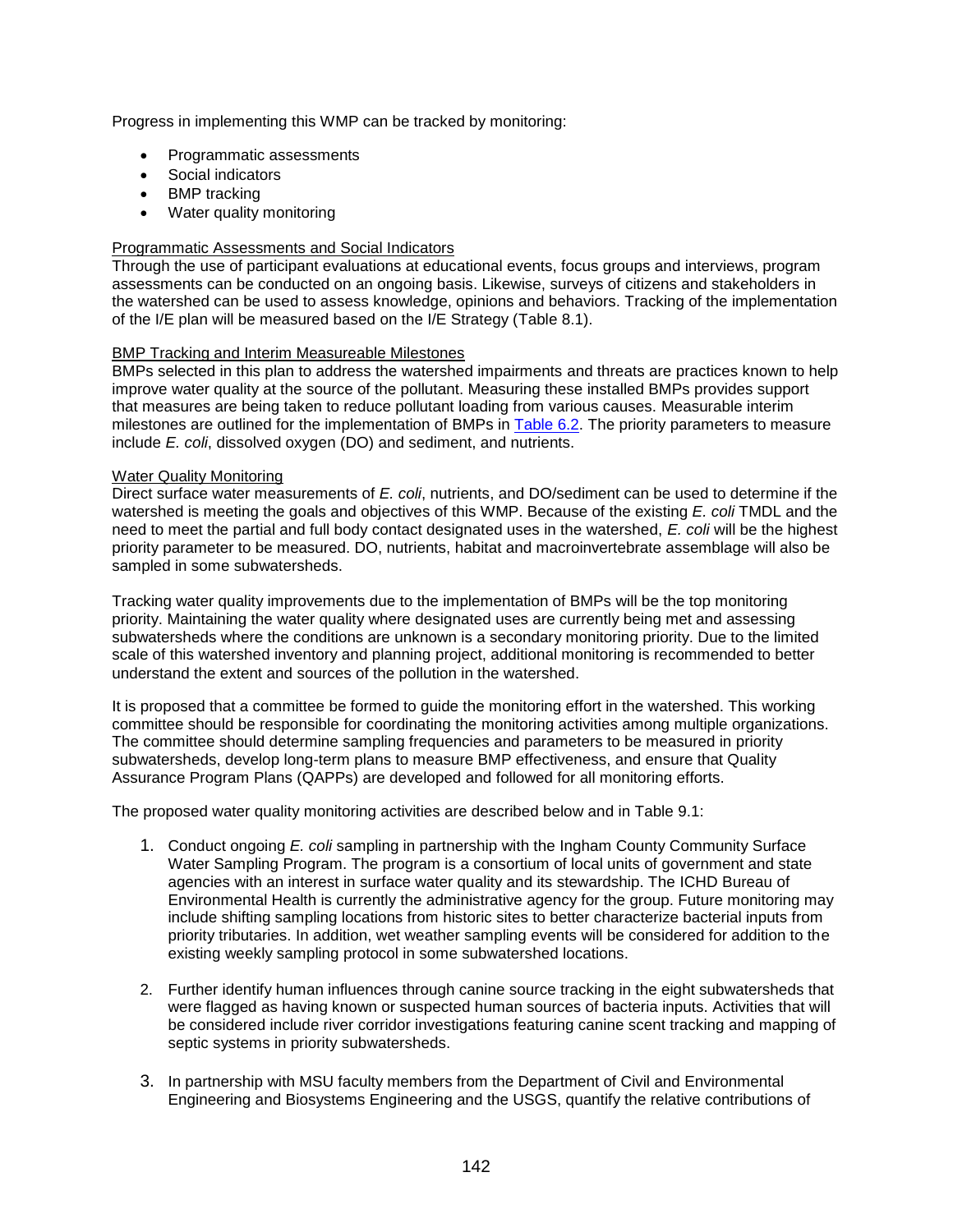human and animal sources to the total microbial pollution load that is discharged in the highest priority subwatersheds, beginning with the Tier I subwatersheds. Multiple quantitative qPCR *bacteroides* tests will be performed and the ratios indicating relative contribution of pollutant sources will be determined. Determination of these ratios, together with geographic information system (GIS) data, will help to better inform land use decision making in those subwatersheds.

- 4. Work with jurisdictions within the urbanized area of the watershed to link *E. coli* sampling and microbial source tracking efforts with stormwater permit monitoring requirements. Jurisdictions will be required to monitor for bacteria inputs as part of the *E. coli* TMDL beginning with the 2018 permit issuance. DO sampling may also be required for some jurisdictions.
- 5. Work with various organizations and the MiCorps program to continue macroinvertebrate assessments across the watershed. Macroinvertebrates have long been used as indicators of water quality and long term assessments can show water quality changes over time.
- 6. Conduct stream habitat assessments in high priority subwatersheds.

| <b>Subwatersheds</b>                                                                                                      | <b>Type of Analysis</b>             | <b>Timeline/Frequency</b>                                            | <b>Estimated Cost</b>  | <b>Responsible Party</b>                 |  |
|---------------------------------------------------------------------------------------------------------------------------|-------------------------------------|----------------------------------------------------------------------|------------------------|------------------------------------------|--|
| Establish<br>monitoring<br>working<br>committee                                                                           | N/A                                 | <b>Quarterly Meetings</b>                                            |                        | MSU, USGS, ICHD,<br><b>MDEQ</b>          |  |
| Tier I and Tier II<br>subwatersheds                                                                                       | E. coli Monitoring                  | Weekly + wet<br>weather sampling                                     | \$75/sampling location | ICHD, MSU, USGS,<br><b>MDEQ</b>          |  |
| Sloan, Wolf,<br><b>Headwaters</b><br>Sycamore<br>Creek, Mud, Red<br>Cedar, Middle<br>Branch, Coon,<br><b>Handy Howell</b> | Canine Scent<br>Tracking            | Once per tributary or<br>as determined by<br>Monitoring<br>Committee | \$6,000                | MSU, ICD                                 |  |
| Tier I<br>Subwatersheds                                                                                                   | <b>Microbial Source</b><br>Tracking | <b>TBD</b>                                                           | \$15,000/year          | MSU, USGS, ICHD,<br><b>MDEQ</b>          |  |
| TBD (to fill data<br>gaps)                                                                                                | Benthic<br>Macroinvertebrates       | 2x/year                                                              | \$6,000/year           | Mid-MEAC, ICD                            |  |
| TBD (to fill data<br>gaps)                                                                                                | <b>Stream Habitat</b><br>Assessment | 3 year interval                                                      | \$12,000               | <b>Streamside Ecological</b><br>Services |  |
| Mud Creek                                                                                                                 | Dissolved Oxygen                    | Weekly                                                               | \$2,000                | MSU, ICD, USGS,<br><b>MDEQ</b>           |  |
| <b>TBD</b>                                                                                                                | <b>Nutrients</b>                    | <b>TBD</b><br><b>TBD</b>                                             |                        | <b>MSU</b>                               |  |

**Table 9.1 Proposed Water Quality Monitoring Activities**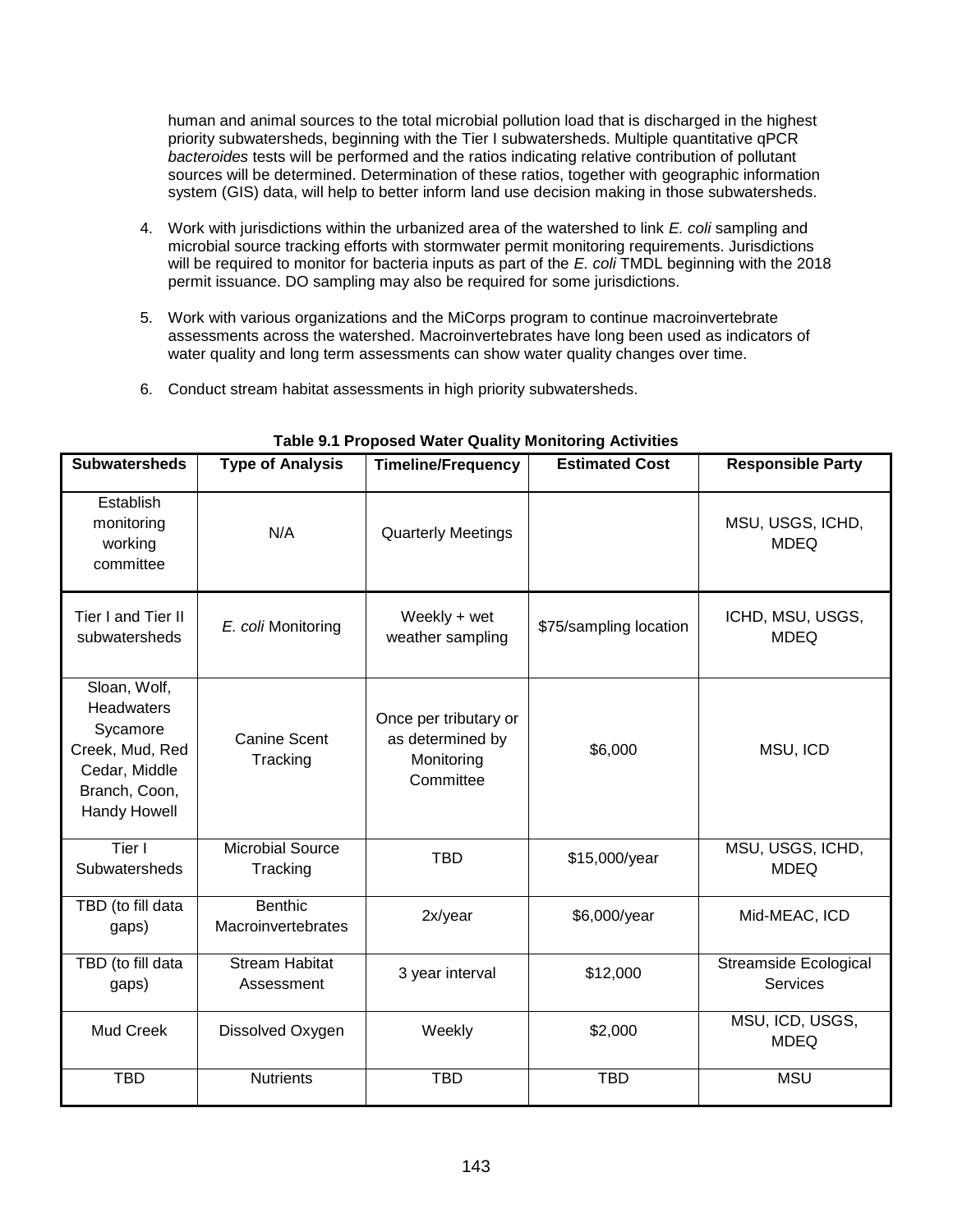## **9.5 WMP Implementation Plan and Updates**

The planning team is currently made up of individuals from MSU-IWR, TCRPC and Streamside Ecological Services, with input from a number of local partner organizations and agencies. It is anticipated that this team will be responsible for periodic plan updates, although the WMP is written so that anyone within the watershed can actively participate in the implementation of the plan. It is recommended that the WMP be updated every five years to highlight completed, successful implementation projects, and re-assess the condition of the watershed. Updates will include a summary of water quality improvments related to implemented BMPs, changes to TMDL status, and increased responsibility of existing and newly identified project partners. Additional pollutants identified will be addressed.

## Criteria Requiring Watershed Management Plan Revision

As BMPs are implemented, water quality sampling results will be assessed in the corresponding subwatersheds to determine whether the practices are resulting in the desired water quality pollutant load reductions. Land use changes will also be tracked as part of this effort. If pollutant load reductions are realized, it can be assumed that the BMPs are effectively achieving the goals of the watershed management plan and TMDLs.

If however, water quality does not improve despite the implementation of the BMPs, additional investigation should be done to determine if new sources and causes are present in the watershed, or if additional BMPs are necessary. The ultimate desired outcome is to meet the goals and objectives of this watershed management plan, by achieving water quality that meets the water quality standards in order to support the designated and desired uses.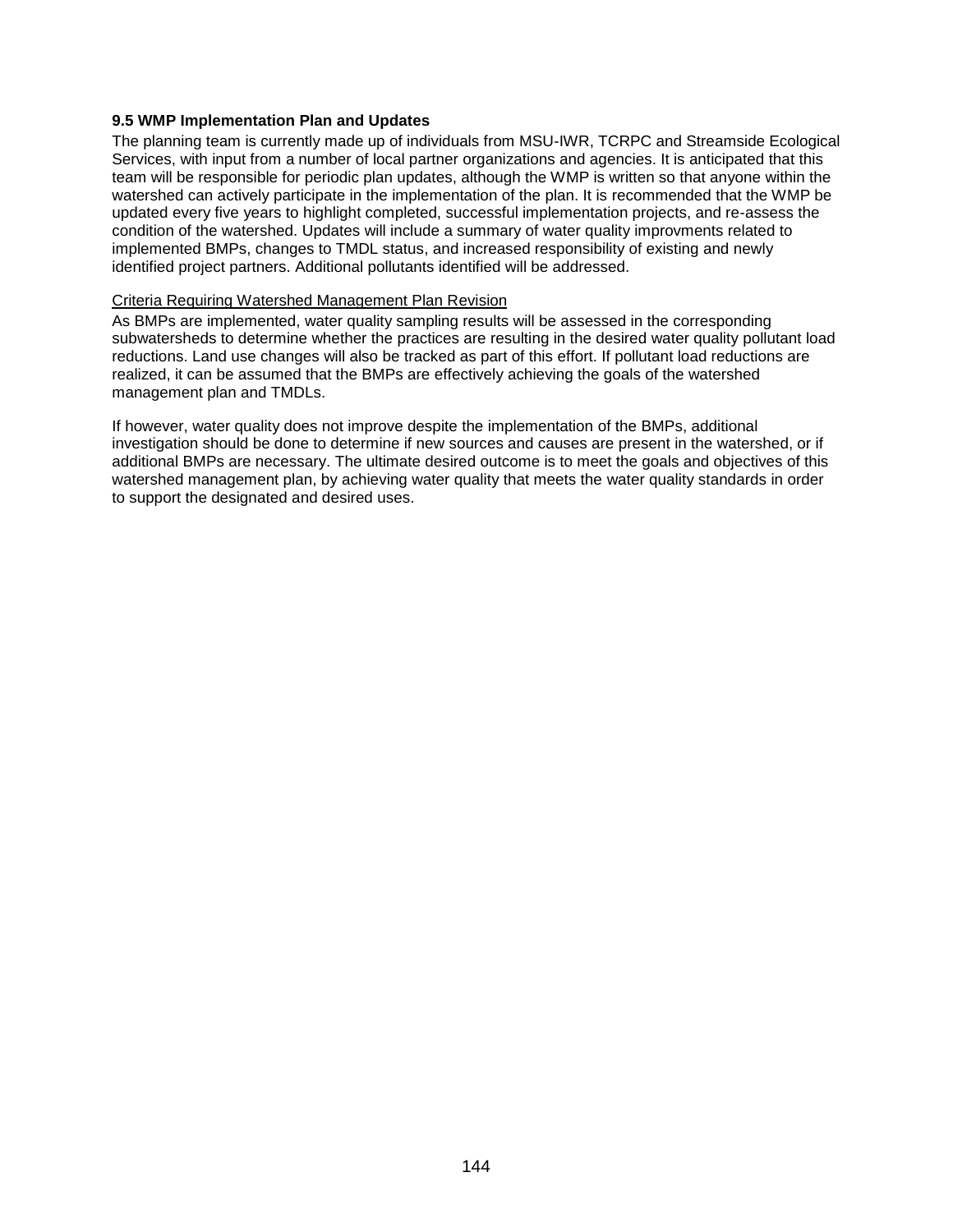## **REFERENCES**

- Barry-Eaton District Health Department. (2007). Regulations governing on-site sewage and on-site water supply system evaluation and maintenance in Barry and Eaton County, Michigan. Retrieved from <http://www.barryeatonhealth.org/LinkClick.aspx?fileticket=9A24LcI98eQ%3d&tabid=610>
- Barry-Eaton District Health Department. (2011). *Time of Sale or Transfer Program, the first three years: November 1, 2007 through October 31, 2010*. Retrieved from <http://www.barryeatonhealth.org/LinkClick.aspx?fileticket=jqspmiveOnY%3d&tabid=610>
- Center for Watershed Protection. (2005). *Urban subwatershed restoration manual no. 11, Unified subwatershed and site reconnaissance: A User's manual version 2.0.* Ellicott City, MD: Author. Retrieved from [http://www.cwp.org/online-watershed-library/doc\\_download/65-urban-subwatershed](http://www.cwp.org/online-watershed-library/doc_download/65-urban-subwatershed-restoration-manual-series-manual-11-unified-subwatershed-and-site-reconnaissance-a-user-s-manual)[restoration-manual-series-manual-11-unified-subwatershed-and-site-reconnaissance-a-user-s](http://www.cwp.org/online-watershed-library/doc_download/65-urban-subwatershed-restoration-manual-series-manual-11-unified-subwatershed-and-site-reconnaissance-a-user-s-manual)[manual](http://www.cwp.org/online-watershed-library/doc_download/65-urban-subwatershed-restoration-manual-series-manual-11-unified-subwatershed-and-site-reconnaissance-a-user-s-manual)
- Cwikiel, W. (2003). Michigan wetlands Yours to protect: A Citizen's quide to wetland protection (3<sup>rd</sup> ed.). Petoskey, MI: Tip of the Mitt Watershed Council. Retrieved from [http://www.watershedcouncil.org/water%20resources/wetlands/wetland](http://www.watershedcouncil.org/water%20resources/wetlands/wetland-resources/files/document%201%20citizens%20guide%20to%20wetland%20protection.pdf)[resources/files/document%201%20citizens%20guide%20to%20wetland%20protection.pdf](http://www.watershedcouncil.org/water%20resources/wetlands/wetland-resources/files/document%201%20citizens%20guide%20to%20wetland%20protection.pdf)
- Delhi Charter Township. (2012). Historic *E. coli* surface water sampling data, 2009-2012 [Data file]. Available from Delhi Charter Township.
- Fishbeck, Thompson, Carr, and Huber Inc. (2010). *Upper Maple River watershed management plan*  (MDNRE #2007-0118). Retrieved from [http://www.michigan.gov/documents/deq/wrd-nps-upper](http://www.michigan.gov/documents/deq/wrd-nps-upper-maple-wmp_370632_7.pdf)[maple-wmp\\_370632\\_7.pdf](http://www.michigan.gov/documents/deq/wrd-nps-upper-maple-wmp_370632_7.pdf)
- Eaton Conservation District. (2012). *Eaton County natural resource assessment*. Retrieved from [http://www.eatoncd.org/uploads/1/6/4/4/16449128/2011resource\\_assessment\\_with\\_appendices.pdf](http://www.eatoncd.org/uploads/1/6/4/4/16449128/2011resource_assessment_with_appendices.pdf)
- ETC Institute. (2006). *Greater Lansing regional water quality survey findings report.* Lansing, MI: Greater Lansing Regional Committee. Retrieved from [http://www.mywatersheds.org/publications/Other%20PEP\\_Habitat/Lansing%20Water%20Qual%20Su](http://www.mywatersheds.org/publications/Other%20PEP_Habitat/Lansing%20Water%20Qual%20Survey%20Final%20Report_Nov%2021.pdf) [rvey%20Final%20Report\\_Nov%2021.pdf](http://www.mywatersheds.org/publications/Other%20PEP_Habitat/Lansing%20Water%20Qual%20Survey%20Final%20Report_Nov%2021.pdf)
- Higman, P.J. & S. Campbell. (2009). *Meeting the Challenge of Invasive Plants: A Framework for Action*. Retrieved from [http://mnfi.anr.msu.edu/reports/2009-11%20Invasives\\_strategy\\_final.pdf](http://mnfi.anr.msu.edu/reports/2009-11%20Invasives_strategy_final.pdf)
- Hamilton Anderson Associates, Inc. (HAA) (2007). *Natural areas – 2006 River bank stabilization study* (CP05562/REC ID 58580).
- Hyde, D.A., Enander, H.D., Slaughter, B.S., Monfils, M.J., Penskar, M.R., Badra, P.J., & Paskus J.J. (2009). *Significant natural features in the Tri-County Region (Clinton, Eaton and Ingham Counties): Providing ecological information for a green infrastructure plan (Phase 2)* (Report No. 2009-07). Lansing, Michigan: Michigan Natural Features Inventory, Michigan State University Board of Trustees.
- Horizon Environmental Corporation (2010). *Tyler Creek Golf Course Weather & Surface Water Monitoring Study Report.*

Ingham Conservation District. (2013). *E. coli* surface water sampling data, collected in 2013 [Data file].

Ingham County Health Department. (2012). Historic *E. coli* surface water sampling data, collected between 2009-2012 [Data file]. Available from Ingham County Health Department.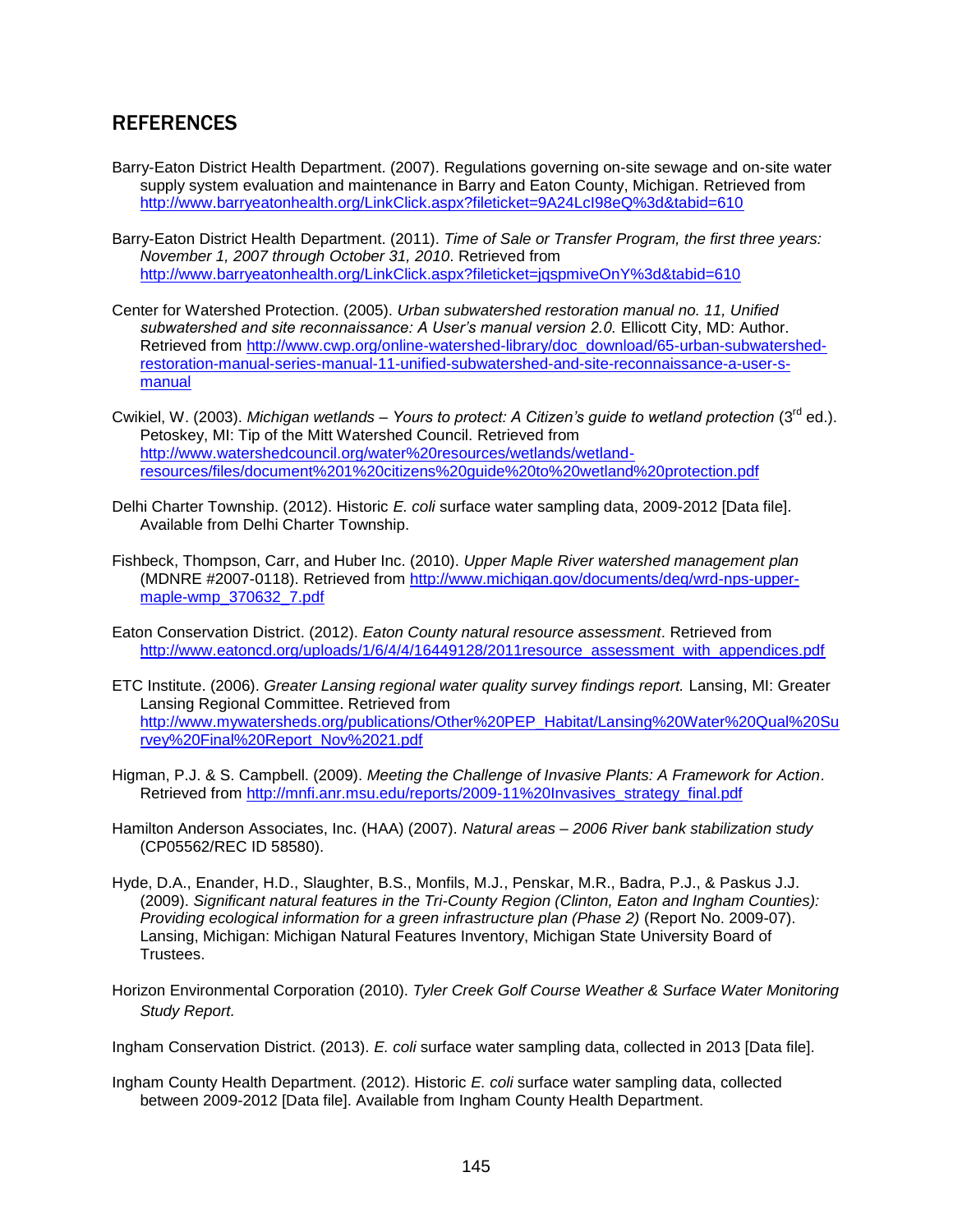- Ingham County Health Department. (2013). *E. coli* surface water sampling data, collected in 2013 [Data file].
- Latimore, J. (2005). *Habitat selection and resilience of stream fishes in the Red Cedar River Watershed, Michigan* (Doctoral dissertation). Michigan State University, Department of Fisheries and Wildlife, East Lansing, MI. Retrieved from [http://ezproxy.msu.edu.proxy2.cl.msu.edu/login?url=http://search.proquest.com.proxy2.cl.msu.edu/do](http://ezproxy.msu.edu.proxy2.cl.msu.edu/login?url=http://search.proquest.com.proxy2.cl.msu.edu/docview/305469919?accountid=12598) [cview/305469919?accountid=12598](http://ezproxy.msu.edu.proxy2.cl.msu.edu/login?url=http://search.proquest.com.proxy2.cl.msu.edu/docview/305469919?accountid=12598)
- Latimore, J. (2006). *MiCorps volunteer stream monitoring procedures.* Michigan Clean Water Corps. Retrieved from<http://www.micorps.net/streamresources.html>
- Livingston County Health Department, Livingston County Drain Commission, & Ingham County Drain Commission. (2001). Historic *E. coli* surface water sampling data, collected between 2000 – 2001 [Data file].
- Luukkonen, C.L. (2009). *Model refinement and simulation of groundwater flow in Clinton, Eaton, and Ingham Counties, Michigan* (U.S. Geological Survey Scientific Investigations Report 2009–5244). Reston, VA: U.S. Geological Survey. Retrieved from [http://pubs.usgs.gov/sir/2009/5244/pdf/sir2009-](http://pubs.usgs.gov/sir/2009/5244/pdf/sir2009-5244.pdf) [5244.pdf](http://pubs.usgs.gov/sir/2009/5244/pdf/sir2009-5244.pdf)
- Michigan Department of Agriculture and Rural Development. (2014). Generally accepted agricultural and management practices for manure management and utilization. Lansing, MI: Author. Retrieved from [http://www.michigan.gov/documents/mdard/2014\\_MANURE\\_MANAGEMENT\\_AND\\_UTILIZATION\\_G](http://www.michigan.gov/documents/mdard/2014_MANURE_MANAGEMENT_AND_UTILIZATION_GAAMPs_452812_7.pdf) [AAMPs\\_452812\\_7.pdf](http://www.michigan.gov/documents/mdard/2014_MANURE_MANAGEMENT_AND_UTILIZATION_GAAMPs_452812_7.pdf)
- Michigan Department of Environmental Quality. (1999a). *Biological surveys of Sycamore Creek and select tributaries, Ingham County, Michigan, September 22, 1995; August 22, 1996; and September 13, 1996* (MI/DEQ/SWQ-99/148). Lansing, MI: Author.
- Michigan Department of Environmental Quality. (1999b revision). *Pollutants Controlled Calculation and Documentation for Section 319 Watershed Training Manual*. Retrived from [http://www.michigan.gov/documents/deq/deq-wb-nps-POLCNTRL\\_250921\\_7.pdf](http://www.michigan.gov/documents/deq/deq-wb-nps-POLCNTRL_250921_7.pdf)
- Michigan Department of Environmental Quality. (2003). *A biological survey of the Red Cedar River and selected tributaries, Livingston and Ingham Counties, Michigan. August and September 2001* (Staff Report MI/DEQ/WD-03/025). Lansing, MI: Author.
- Michigan Department of Environmental Quality. (2008 revision). Policy and procedures: qualitative biological and habitat survey protocols for wadeable streams and rivers (WB-SWAS-051). [http://www.michigan.gov/documents/deq/wb-swas-procedure51\\_280711\\_7.pdf](http://www.michigan.gov/documents/deq/wb-swas-procedure51_280711_7.pdf)
- Michigan Department of Environmental Quality. (2009 revision.). *A biological survey of the Red Cedar Watershed and selected tributaries located in Ingham and Livingston County, Michigan, June-August 2008* (Staff Report MI/DEQ/WB-08/088). Lansing, MI: Author.
- Michigan Department of Environmental Quality. (2012a). *Application of the Richards-Baker Flashiness Index to gaged Michigan rivers and streams* (MI/DEQ/WRD-12/028). Retrieved from: <http://www.michigan.gov/nps>
- Michigan Department of Environmental Quality. (2012b). Red Cedar River Watershed: Landscape level wetland functional assessment (enhanced NWI).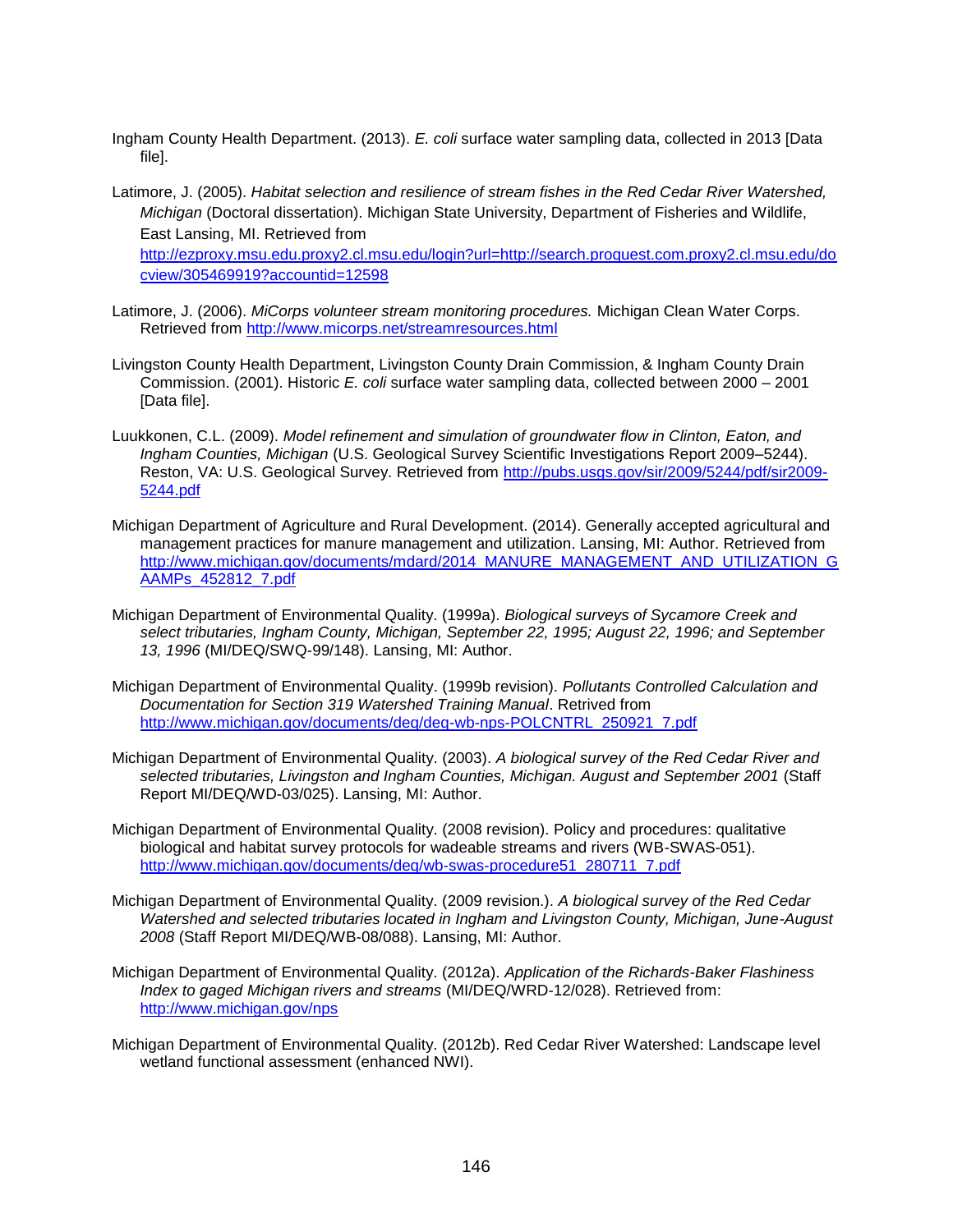- Michigan Department of Environmental Quality. (2012c). *Total maximum daily load for E. coli in portions of the Red Cedar River and Grand River Watersheds; including Sycamore, Sullivan, Squaw, and Doan Creeks. Ingham, Eaton, Clinton, Jackson, and Livingston Counties.* Retrieved from [http://www.michigan.gov/documents/deq/wrd-swas-tmdl-draft-redcedar-grand\\_391057\\_7.pdf](http://www.michigan.gov/documents/deq/wrd-swas-tmdl-draft-redcedar-grand_391057_7.pdf)
- Michigan Department of Environmental Quality. (2012d). *Water quality and pollution control in Michigan 2012 Sections 303(d), 305(b), and 314 Integrated Report* (MI/DEQ/WRD-12/001). Lansing, MI: Author.
- Michigan Department of Environmental Quality. (2013a). *A biological survey of the Red Cedar Watershed and selected tributaries: Ingham and Livingston Counties, Michigan July and August 2011* (Staff Report MI/DEQ/WRD/-13/009). Lansing, MI: Author.
- Michigan Department of Environmental Quality. (2013b). *Draft total maximum daily load for dissolved oxygen in the Grand River, Red Cedar River, and tributaries: Ingham, Eaton, and Clinton Counties.* Retrieved from [http://www.michigan.gov/documents/deq/wrd-swas-tmdl-draft](http://www.michigan.gov/documents/deq/wrd-swas-tmdl-draft-grandredcedar_424646_7.pdf)[grandredcedar\\_424646\\_7.pdf](http://www.michigan.gov/documents/deq/wrd-swas-tmdl-draft-grandredcedar_424646_7.pdf)
- Michigan Department of Environmental Quality. (2013c). Groundwater statisitics. Retrieved from [http://www.michigan.gov/documents/deq/deq-wd-gws-wcu-groundwaterstatistics\\_270606\\_7.pdf](http://www.michigan.gov/documents/deq/deq-wd-gws-wcu-groundwaterstatistics_270606_7.pdf)
- Michigan Department of Environmental Quality. (2013d). Historic *E. coli* sample results from Burchfield Park, Hawk Island County Park, Lake Lansing Park South, and Valhalla Park, BeachGuard database [Data files]. Retrieved on December 18, 2013, from [http://www.deq.state.mi.us/beach/SearchResults.aspx?instatepark=False&beachtype=Public&countyI](http://www.deq.state.mi.us/beach/SearchResults.aspx?instatepark=False&beachtype=Public&countyId=33) [d=33](http://www.deq.state.mi.us/beach/SearchResults.aspx?instatepark=False&beachtype=Public&countyId=33)
- Michigan Department of Environmental Quality. (2014). Floodplains. Retrieved January 2014 from [http://www.michigan.gov/deq/0,4561,7-135-3313\\_3684\\_3725-11255--,00.html](http://www.michigan.gov/deq/0,4561,7-135-3313_3684_3725-11255--,00.html)
- Michigan Department of Natural Resources. (1974). *A biological and sediment chemistry survey of Sycamore, Willow, and Mud Creeks, and Vevay Drain from Mason to Lansing, Ingham County, Michigan, July 2 to November 8, 1973* (Report No. 2290). Lansing, MI: Author.
- Michigan Department of Natural Resources. (1992). *A biological survey of the Red Cedar River, Livingston and Ingham Counties, Michigan, June 24-28, 1991* (MI/DNR/SWQ-92-201). Lansing, MI: Author.
- Michigan Department of Natural Resources. (2011). *Draft Grand River assessment*. Ann Arbor, MI: MDNR Fisheries Division. Retrieved from<http://grandrapidswhitewater.org/documents/>
- Michigan Department of Technology, Management and Budget, Center for Shared Solutions and Technology Partnerships. (2012). Michigan Geographic Framework v13a, census, groundwater, hydrography and topography data [Data files]. Retrieved June 2013 from <http://www.mcgi.state.mi.us/mgdl/>
- Michigan State University. (2014). Enviro-weather database, MSUHort station 2012-2013 [Data file]. Retrieved on February 19, 2014, from<http://enviroweather.msu.edu/>
- Michigan State University, Institute of Water Research. (2009). High Impact Targeting (HIT) model results for Red Cedar River Watershed [Data file]. Retrieved on October 11, 2013, from [www.iwr.msu.edu/hit2](http://www.iwr.msu.edu/hit2)
- Mid-Michigan Environmental Action Council. (2012). Stream monitoring report: On Mid-MEAC's volunteer stream monitoring program and the status of the Red Cedar Watershed. Retrieved from: <http://www.midmeac.org/LinkClick.aspx?fileticket=V0RCZbbfsR4%3d&tabid=1393>